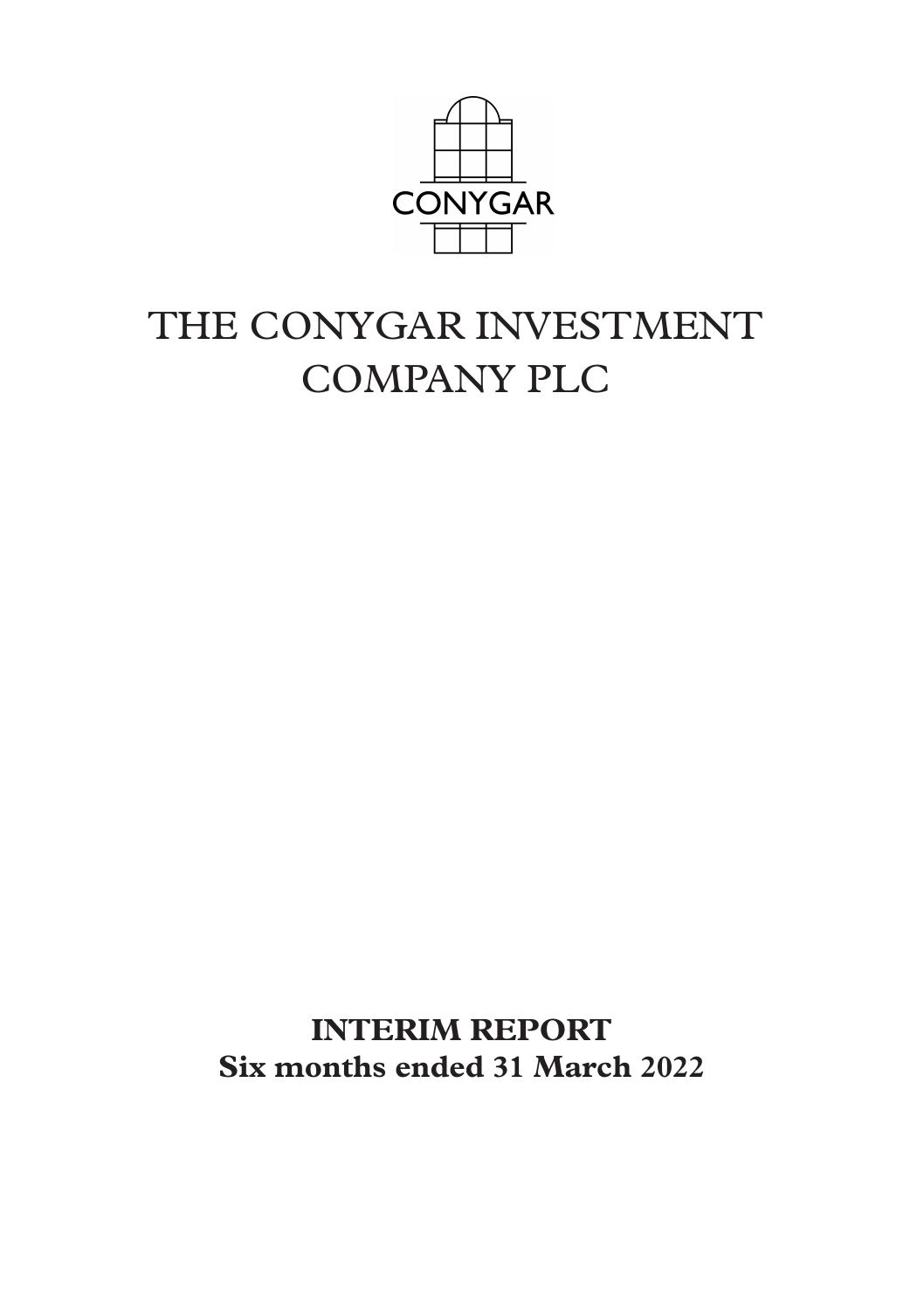# **The Conygar Investment Company PLC**

## **Interim results**

## **for the six months ended 31 March 2022**

#### **Summary**

- Net asset value ("NAV") increased by  $f12.44$  million to  $f126.58$  million (212.25p per share), including a  $f(10.52)$  million uplift from the placing of 7,138,998 of the Company's own shares.
- l NAV per share decreased by 5.16p per share to 212.25p as a result of 8.58p per share dilution from issuing shares at a discount, partly offset by a 3.42p per share increase from the  $f(1.93)$  million profit realised in the period.
- Total cash deposits of  $\text{\emph{f}}30.66$  million (51.41p per share).
- No debt and no borrowings.
- l Development progressed for the first phase of the mixed-use project at The Island Quarter, Nottingham, planned for opening in the summer of 2022.
- l Disposal of the industrial units at Selly Oak, Birmingham, completed in December 2021, realising a net profit of  $f<sub>1</sub>3.42$  million.
- Disposal of the retail park at Cross Hands, Carmarthenshire, for  $f<sub>1</sub>18.28$  million realising a  $f(0.53)$  million surplus over the 30 September 2021 valuation.
- l A further planning application was submitted in October 2021 for the proposed mixed-use waterfront development in Holyhead, Anglesey, supplementing the outline consent granted in 2014.
- l A non-binding exclusivity agreement was entered into with Wholesale Fruit Centre (Bristol) Limited in connection with the potential acquisition of a 14.7 acre development at the Bristol Fruitmarket site in the St Philip's Marsh area of Bristol.

#### **Group net assets summary**

| $31$ Mar        | 31 Mar              | 30 Sep<br>2021  |
|-----------------|---------------------|-----------------|
| $\mathcal{L}^m$ | $\mathcal{L}^m$     | $\mathcal{L}^m$ |
| 99.34           | 62.24               | 108.44          |
| 30.66           | 23.93               | 13.66           |
| 0.57            | 0.49                | (0.66)          |
| (3.99)          |                     | (7.30)          |
| 126.58          | 86.66               | 114.14          |
| 212.25p         | 163.97 <sub>p</sub> | 217.41p         |
|                 | 2022                | 2021            |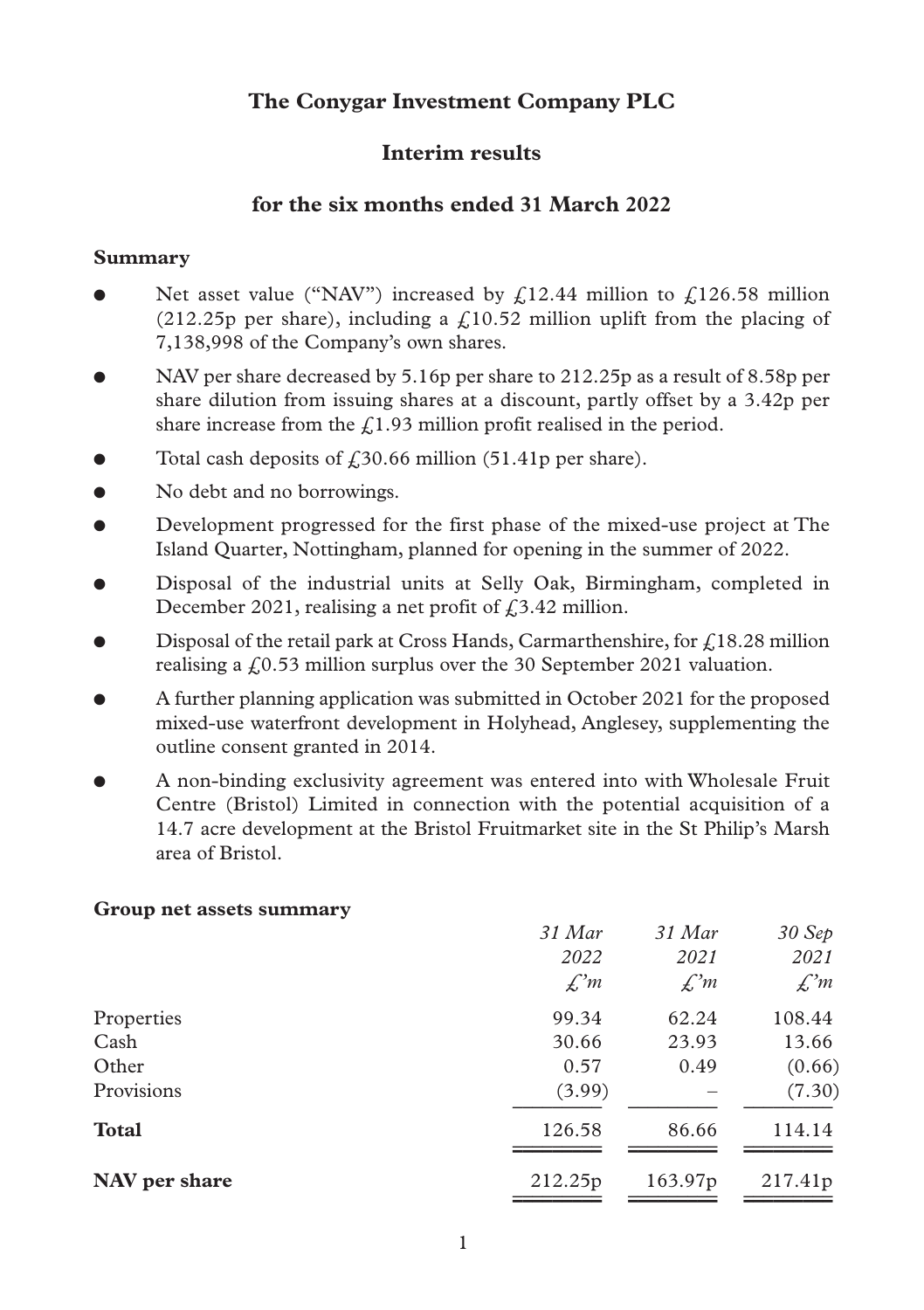# **The Conygar Investment Company PLC**

## **Interim results**

# **for the six months ended 31 March 2022**

#### **Chairman's and Chief Executive's statement**

#### **Results summary**

The Group achieved a profit of  $f(1.93)$  million in the period (year ended 30 September 2021: profit of  $f(26.53 \text{ million})$ . This arose from completion of the forward sale of our industrial units at Selly Oak, Birmingham, and the sale of our retail park at Cross Hands, Carmarthenshire, which gave rise to a combined net profit, before administrative and other operational costs, of  $f<sub>i</sub>3.84$  million. These sales, in addition to the placing of 7.14 million shares in December 2021, generated gross cash proceeds in the period of over  $\ell$  36 million.

Whilst this is a pleasing result, that has enabled the continued progression of our exciting mixed-use development at The Island Quarter site in Nottingham, it should be noted that the share placing at a discounted price of 150p, after adjusting for realised profits, has resulted in a net reduction of the Group's net asset value per share in the period of 5.16p (2.37%) to 212.25p per share as at 31 March 2022 (30 September 2021: 217.41p).

#### **The Island Quarter, Nottingham**

Just over 5 years since we first acquired The Island Quarter site, we are delighted to see the first phase of this substantial regeneration project nearing practical completion with the food, beverage and events venue at Canal Turn to be fitted out over the coming weeks in advance of a planned opening in the summer.

Canal Turn comprises an outside performance area, restaurants, bars, extensive events space for private hire and a rooftop terrace which will provide an exciting, new and unique destination for the city to be managed and operated by a local Nottingham team. The venue's two restaurants, "Binks Yard" and "Cleaver & Wake", will be led by the 2018 MasterChef: The Professionals winner and chef patron Laurence Henry. Binks Yard will provide an all-day dining, drinking and entertainment venue whilst the Cleaver & Wake restaurant will offer a modern dining experience using the best nationally sourced produce.

We anticipate that the detailed application for the plot adjacent to Canal Turn, which incorporates proposals for two hotels, to be managed by Intercontinental Hotels Group, co-working space, 247 build to rent apartments plus an extensive food and beverage offering, will be granted by the summer.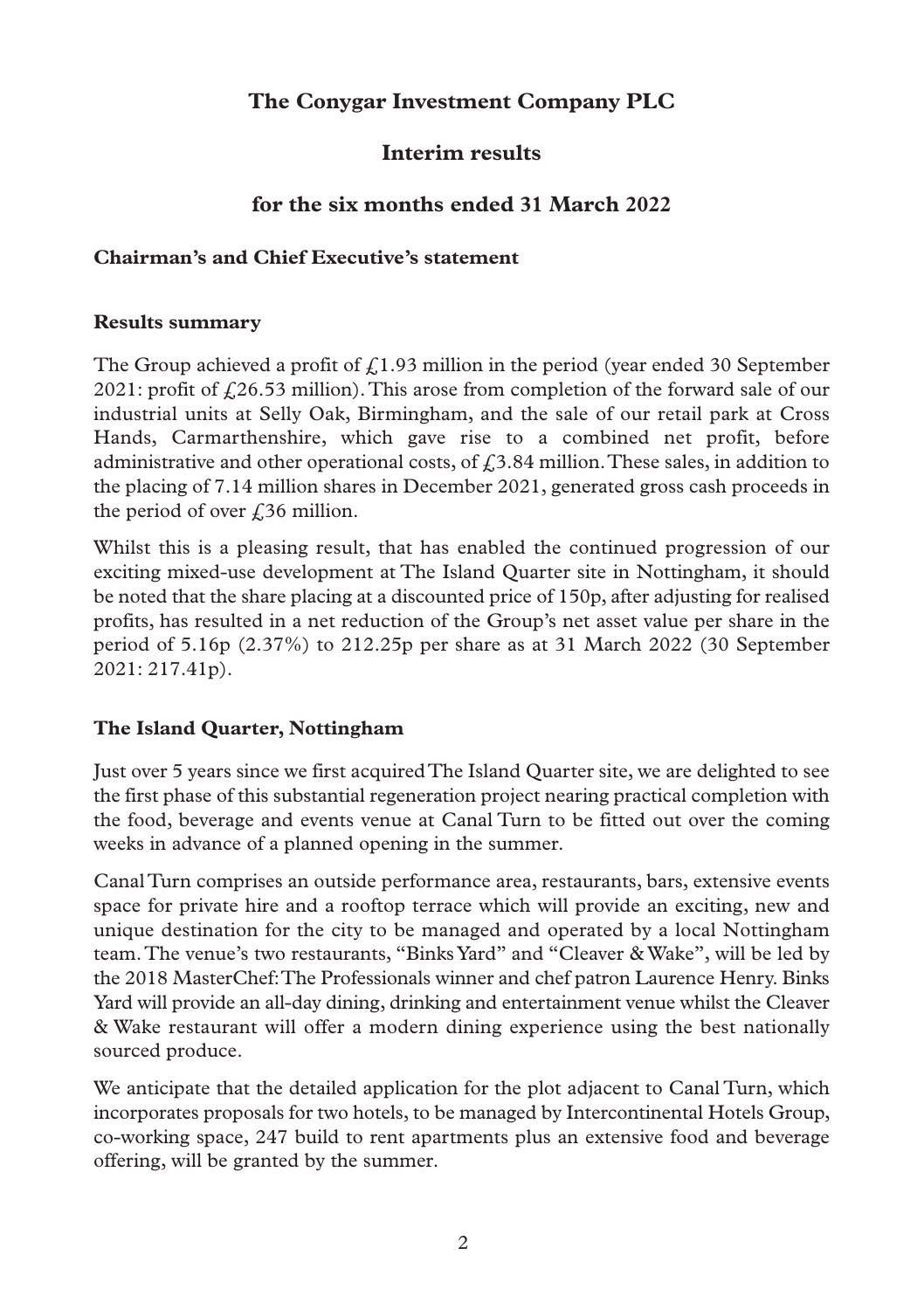Furthermore, ground preparation works have been carried out for the now fully consented 700-bed student accommodation scheme to enable commencement of this development in the summer of 2022 and completion in good time for the September 2024 student intake.

We continue to progress the designs for subsequent phases and are in advanced discussions with potential lenders to finance both the student accommodation development as well as later phases of the project and expect to make announcements in that regard over the coming months.

For this Interim Report we have not sourced a third-party valuation for The Island Quarter site. The Conygar Board have, however, considered its fair value by reference to any changes in the assumptions set out in the reported 30 September 2021 valuation provided by Knight Frank LLP, progression of the project and the recoverability of costs incurred since that date. During the period, no planning permissions have been granted or buildings completed and whilst we recognise the impact that price inflation is currently having upon property construction costs, we are seeing these increases being offset by a corresponding uplift in market rents, particularly within the residential build to rent and student accommodation sectors. However, there have been significant cash outlays in the period to bring electricity to the site and progress the construction of Canal Turn. As such the fair value at 31 March 2022 has been increased by  $f(11.91)$  million to  $f(82.41)$  million to reflect the development costs incurred in the six months since 30 September 2021.

## **Other projects**

At Cross Hands, Carmarthenshire, we were able to benefit from the pandemic bounce in retail warehousing values by accepting an offer to purchase our retail park for net proceeds of  $f(18.28 \text{ million}.)$  The sale, which completed in February 2022, generated a profit in the period, after final development and sale costs, of  $f<sub>0</sub>0.42$  million. Further capital profits of  $f(3.51)$  million were recognised, by way of revaluation surpluses, in prior periods which, in addition to  $\mathcal{L}1.22$  million of post development rental surpluses, has resulted in a total profit from the park of  $f(5.15)$  million.

The granting, by Birmingham City Council, of their consent to a student home scheme at our site at Selly Oak enabled completion of the sale to a specialist provider of student accommodation for gross proceeds of  $\zeta$ 7.04 million. The sale realised a profit in the current period, after costs, of  $\ell$ 3.42 million in addition to  $\ell$ 0.66 million of prior period rental surpluses realised since our acquisition of these industrial units in April 2018.

At Holyhead Waterfront, Anglesey, the detailed application and marine licence applications, submitted in October 2021, for a proposed development to include a 250-berth marina, 259 townhouses and apartments, marine commercial and additional A1/A3 retail units, were validated in January 2022. We expect a determination by the Local Authority in the autumn of this year.

Whilst it is difficult to predict the impact that the ongoing war in Ukraine will have on the real estate sector, its occurrence, in conjunction with the global shift towards low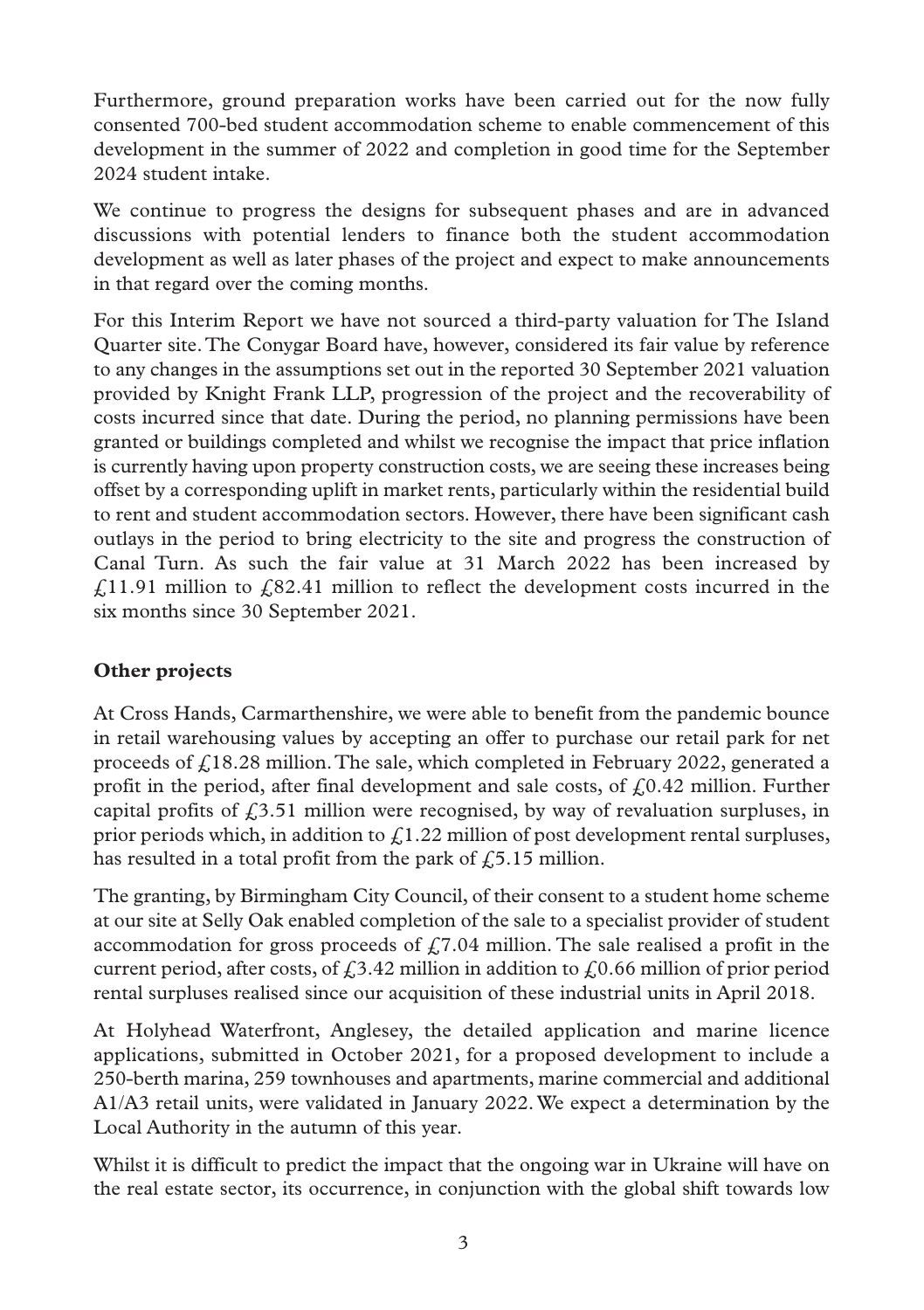carbon energy, has strongly influenced the Government's desire for more UK-sourced power. The release, in April 2022, of their Energy Security Strategy sets out proposals for the provision of greater energy independence and security, by way of supercharging the deployment of cleaner and more affordable energy. This includes the provision of a £120 million Future Nuclear Enabling Fund to progress a series of projects as soon as possible this decade, including the Wylfa site in Anglesey, where talks were already ongoing between the UK and Welsh Governments and US energy and engineering firms Westinghouse and Bechtel.

If the UK and Welsh Governments eventually decide to support nuclear and / or other energy forms on Anglesey, our site on the Holyhead Waterfront and over 200 acres of currently brownfield, but developable, land at Rhosgoch and Parc Cybi are well positioned to support the significant residential and logistical provisions which will be required.

In December 2021, we announced that the Company had entered into a non-binding exclusivity agreement with Wholesale Fruit Centre (Bristol) Limited regarding the potential acquisition of a 14.7 acre development at the Bristol Fruitmarket Site in the St Philip's Marsh area of Bristol, one mile to the east of Bristol Temple Meads. The initial agreement lasted for up to 5 months, which has now been extended to 24 May 2022. During the exclusivity period we will establish whether or not to proceed with the proposed acquisition. If the acquisition were to go ahead, it would be subject to us obtaining an agreeable planning permission for the site and, as such, the completion is unlikely to occur in the near term.

#### **ESG Programme and electronic financial reporting**

The impact that the real estate sector has on carbon emissions has been extensively reported and is increasingly affecting occupier and investor decisions. In order to guide our approach to sustainability for the development portfolio, the Board have established an ESG programme which forms a key part of each project and its constituent components – from project brief, through to design/specification, construction, operation and renovation. At all stages, the development, operations and asset management teams are required to assess their performance, innovate, evolve and perfect all practices against the ESG framework. Further details of the programme will be set out in the Group's 2022 Annual Report.

As part of these arrangements, to avoid where possible the distribution in paper format of the Company's Interim and Annual Report's each year, the shareholders passed a resolution at the Company's AGM in December 2021 to authorise the Company to serve notices or supply other documentation by electronic means. For those individual shareholders that specifically requested to continue to receive such documents in paper format, the arrangements will continue as before. For all others, these reports will be made available, as soon as practically possible after the Group's results are announced each period, via the Company's website.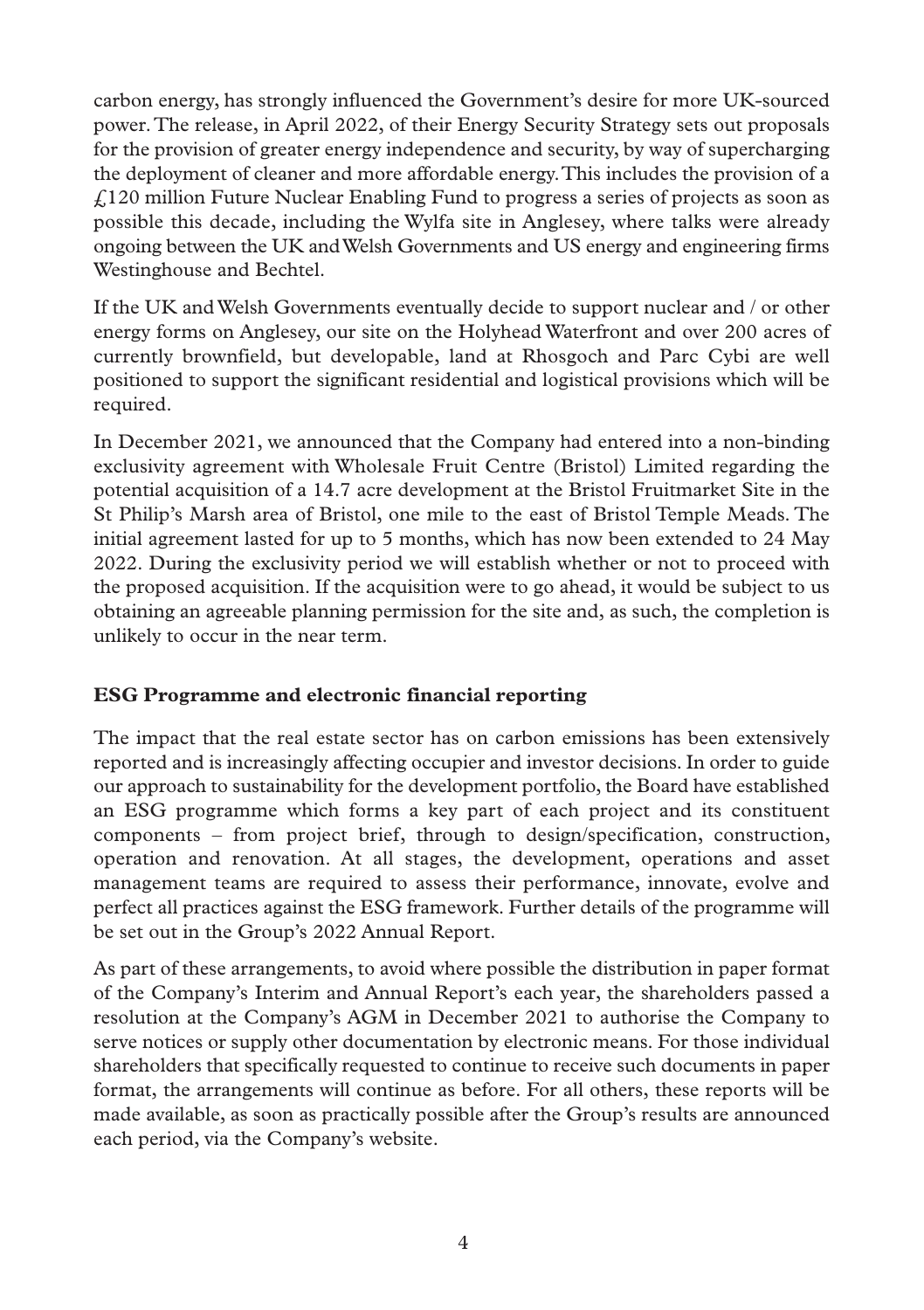#### **Share placing**

At the Company's Annual General Meeting, held on 20 December 2021, resolutions were passed to enable the Company to complete the placing of 7,138,998 Ordinary shares of 5p each at a placing price of 150p per share, to enable the further progression of The Island Quarter project. This includes the continued development and fitting out of the first phase of the scheme at Canal Turn, bringing a new electricity substation to the site and, later this year, to part fund the equity component of the student accommodation development.

The premium received from each placing share over their 5p nominal value, net of fees paid in connection with the placing, resulted in a  $\ell$ 10.16 million credit to the Company's share premium account. At a General Meeting of the Company on 28 March 2022 a further resolution was passed to enable the cancellation of the share premium account, subject to approval of the Court, such that the amount cancelled can be credited to a distributable reserve. On 22 April 2022, an application was submitted to the Court to request the cancellation which is expected to be considered in late May 2022.

### **Outlook**

The soon to be opening up and ongoing development programme at The Island Quarter site in Nottingham in conjunction with the resurgence of interest in a nuclear capability in Anglesey leaves the Group well placed to benefit from the post-pandemic economic bounce and strong demand for high quality, sustainable, UK real estate, particularly in the residential rental market.

Although the further advancement of our development portfolio will require a substantial investment by third-parties we are confident that there is significant interest which will become clearer over the year.

**N J Hamway R T E Ware**

**Chairman Chief Executive**

10 May 2022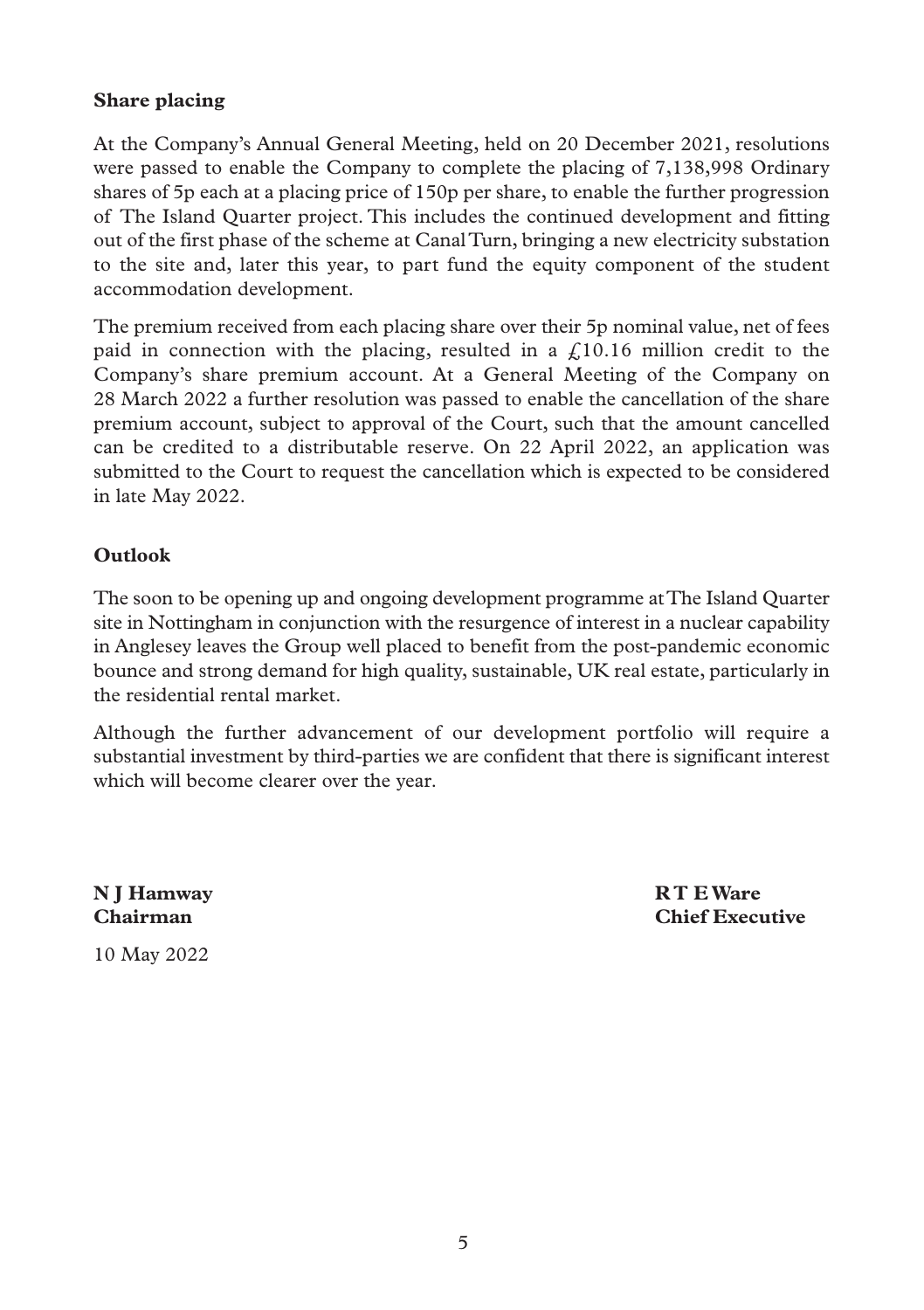#### **Financial review**

## **Net asset value**

During the six months ended 31 March 2022, the net asset value increased by £12.44 million to £126.58 million (31 March 2021: £86.66 million; 30 September  $2021: f114.14$  million). The primary movements in the period were net proceeds of  $\text{\emph{f}}$  10.52 million from the placing of 7,138,998 ordinary shares, a  $\text{\emph{f}}$  3.42 million profit on completion of the forward sale agreement for Selly Oak and a further  $f(0.42 \text{ million})$ profit from the sale of Cross Hands retail park. This has been offset by  $\frac{1}{2}$ . 1.04 million of administrative costs,  $f(0.20)$  million of development costs written off and £0.68 million of net operating costs.

Conversely, the net asset value per share has decreased in the period by 5.16p per share to 212.25p as at 31 March 2022. The placing of shares at a discount to NAV, to provide additional capital to further progress The Island Quarter project in Nottingham, resulted in a dilution of 8.58p per share. This was partly offset by the  $\ell$ , 1.93 million profit realised in the period which increased the net asset value per share by 3.42p.

### **Cash flow and financing**

At 31 March 2022, the Group had cash deposits of  $\text{\emph{f}}_330.66$  million and no debt (31 March 2021: cash of  $\frac{23.93 \text{ million}}{23.93 \text{ million}}$  and no debt; 30 September 2021: cash of £13.66 million and no debt).

The primary cash inflows in the current period were gross proceeds of  $\epsilon$  18.54 million from the sale of Cross Hands,  $f<sub>1</sub>7.04$  million from the sale of Selly Oak and  $\angle$  f.10.52 million from the share placing. These were partly offset by  $\angle$  18.02 million incurred on development projects and investment properties, including  $\zeta$  14.33 million to progress the development at The Island Quarter and  $f(2.81)$  million to pay the Nottingham introductory fee provided for at 30 September 2021, resulting in a net cash inflow during the period of  $f$ , 17.00 million.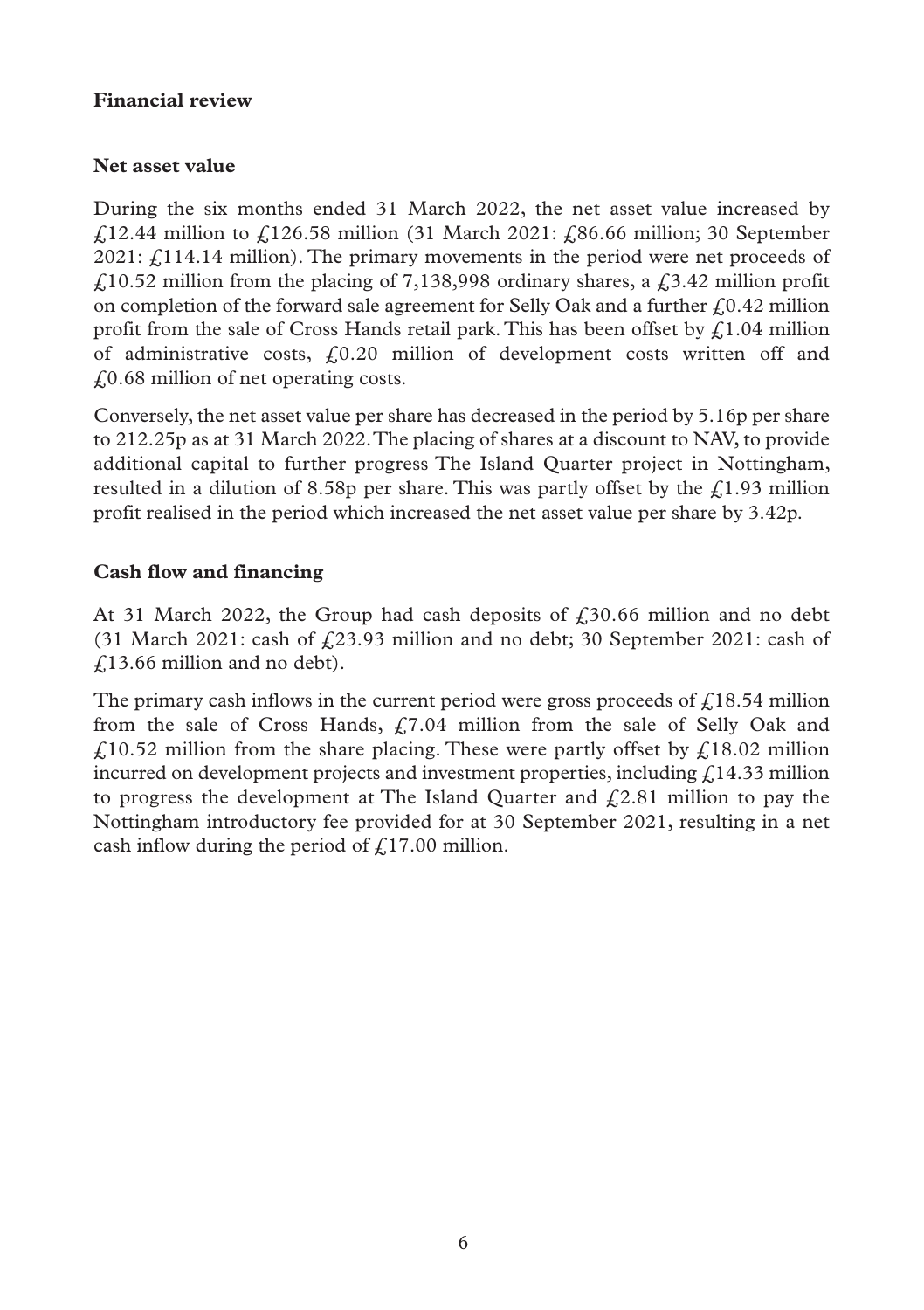#### **Net income from property activities**

|                                                   | Six months ended | Year ended      |                 |
|---------------------------------------------------|------------------|-----------------|-----------------|
|                                                   | $31$ Mar         | $31$ Mar        | 30 Sep          |
|                                                   | 2022             | 2021            | 2021            |
|                                                   | $\mathcal{L}^m$  | $\mathcal{L}^m$ | $\mathcal{L}^m$ |
| Rental income                                     | (0.51)           | 0.82            | 1.59            |
| Direct property costs                             | (0.18)           | (0.16)          | (0.29)          |
|                                                   | (0.69)           | 0.66            | 1.30            |
| Sale of properties                                | 25.58            | 1.05            | 1.05            |
| Cost of properties sold                           | (21.74)          | (0.62)          | (0.62)          |
|                                                   | 3.84             | 0.43            | 0.43            |
| Total net income arising from property activities | 3.15             | 1.09            | 1.73            |
|                                                   |                  |                 |                 |

#### **Administrative expenses**

The administrative expenses for the period ended 31 March 2022 were  $f1.04$  million (period ended 31 March 2021:  $f(0.97)$  million; year ended 30 September 2021:  $f(2.06)$ million). The major items were salary costs of  $f(0.71)$  million (period ended 31 March 2021:  $f(0.69$  million; year ended 30 September 2021:  $f(1.41$  million) and various costs arising as a result of the Group being listed on AIM.

#### **Taxation**

No current tax is payable on the profit for the six months ended 31 March 2022 (period ended 31 March 2021:  $\ell$ nil; year ended 30 September 2021:  $\ell$ nil) as the Group has tax losses available to offset against any resulting taxable profit.

As set out in note 6 of the Interim Report, the Directors have assessed the potential deferred tax liability of the Group as at 31 March 2022 in respect of chargeable gains that would be payable if the investment properties were sold at their reported values at each period end. Based on the unrealised chargeable gain of  $\ell$ 18.48 million arising in the year ended 30 September 2021, and remaining at 31 March 2022, a deferred tax liability of  $f(4.62)$  million has been recognised.

The Directors have also recognised a deferred tax asset of  $f(2.93)$  million at 31 March 2022 and 30 September 2021 for tax losses, held by various group undertakings, where the Directors believe it is probable that these assets will be recovered.

As at 31 March 2022, the Group has further unused tax losses of  $f<sub>i</sub>19.10$  million (31 March 2021:  $f.42.00$  million; 30 September 2021:  $f.20.10$  million) for which no deferred tax asset has been recognised in the consolidated balance sheet.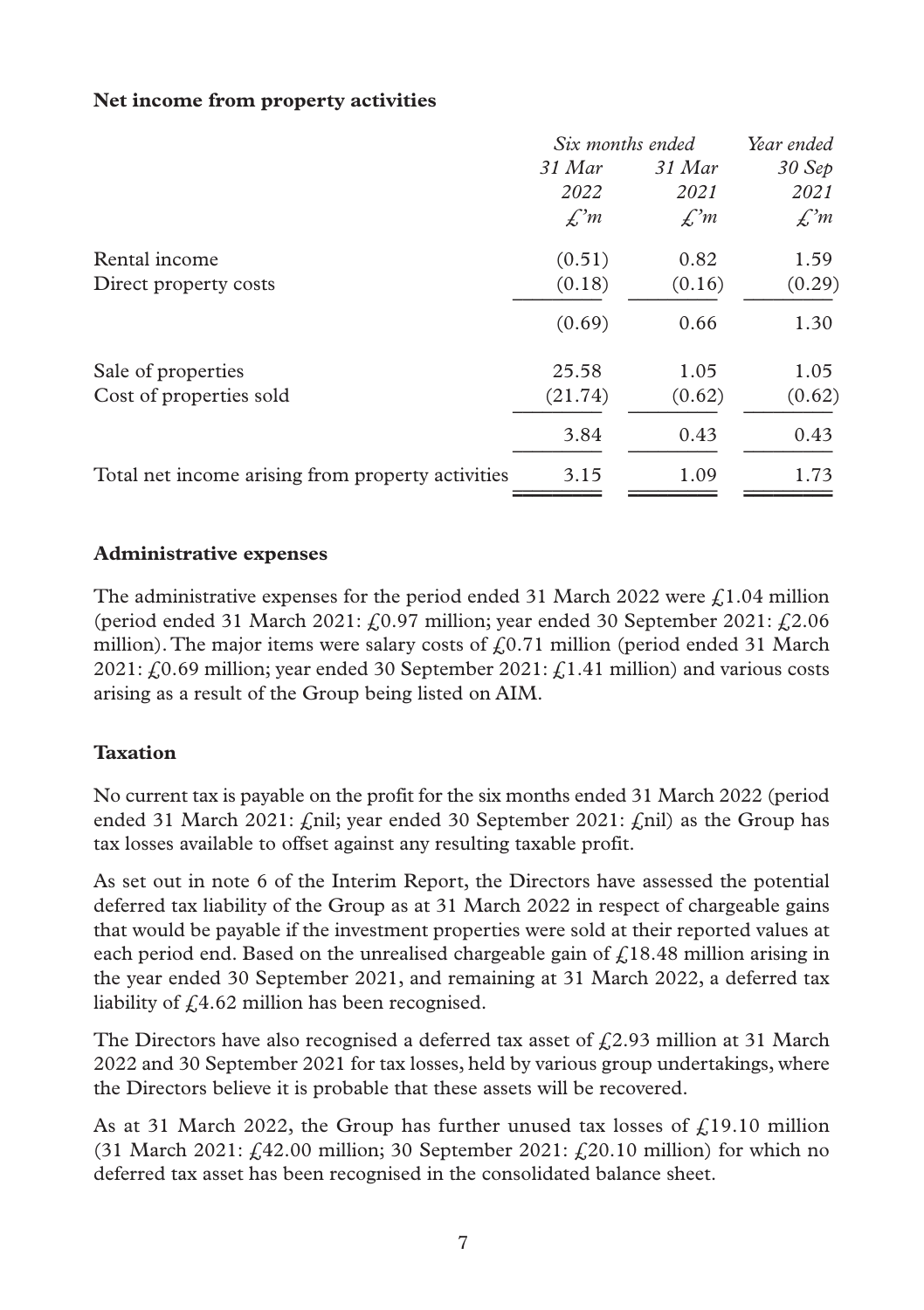#### **Summary of investment properties**

| 31 Mar          | $31$ Mar        | 30 Sep          |
|-----------------|-----------------|-----------------|
| 2022            | 2021            | 2021            |
| $\mathcal{L}^m$ | $\mathcal{L}^m$ | $\mathcal{L}^m$ |
| 82.41           | 26.88           | 70.50           |
|                 | 15.85           | 17.75           |
| 82.41           | 42.73           | 88.25           |
|                 |                 |                 |

(1) The Group's investment in Nottingham was valued by the Directors at 31 March 2022 and by Knight Frank LLP, in their capacity as external valuers at 30 September 2021. In accordance with IAS 40, as this project was not sufficiently advanced, such that a fair value could be readily determined at 31 March 2021, the investment in Nottingham was reported at cost on that date.

(2) Cross Hands was sold in February 2022. External valuations for the other reported periods were provided by Knight Frank LLP.

#### **Summary of development and trading properties**

|                     | $31$ Mar<br>2022 | 31 Mar<br>2021  | 30 Sep<br>2021  |
|---------------------|------------------|-----------------|-----------------|
|                     | $\mathcal{L}^m$  | $\mathcal{L}^m$ | $\mathcal{L}^m$ |
| Haverfordwest       | 8.93             | 7.93            | 8.62            |
| Holyhead Waterfront | 5.00             | 5.00            | 5.00            |
| Selly Oak $(2)$     |                  | 3.57            | 3.57            |
| Rhosgoch            | 2.50             | 2.50            | 2.50            |
| Parc Cybi           | 0.50             | 0.50            | 0.50            |
| Total               | 16.93            | 19.50           | 20.19           |

(1) Development and trading properties are stated at the lower of cost and net realisable value.

(2) The sale of Selly Oak completed in December 2021.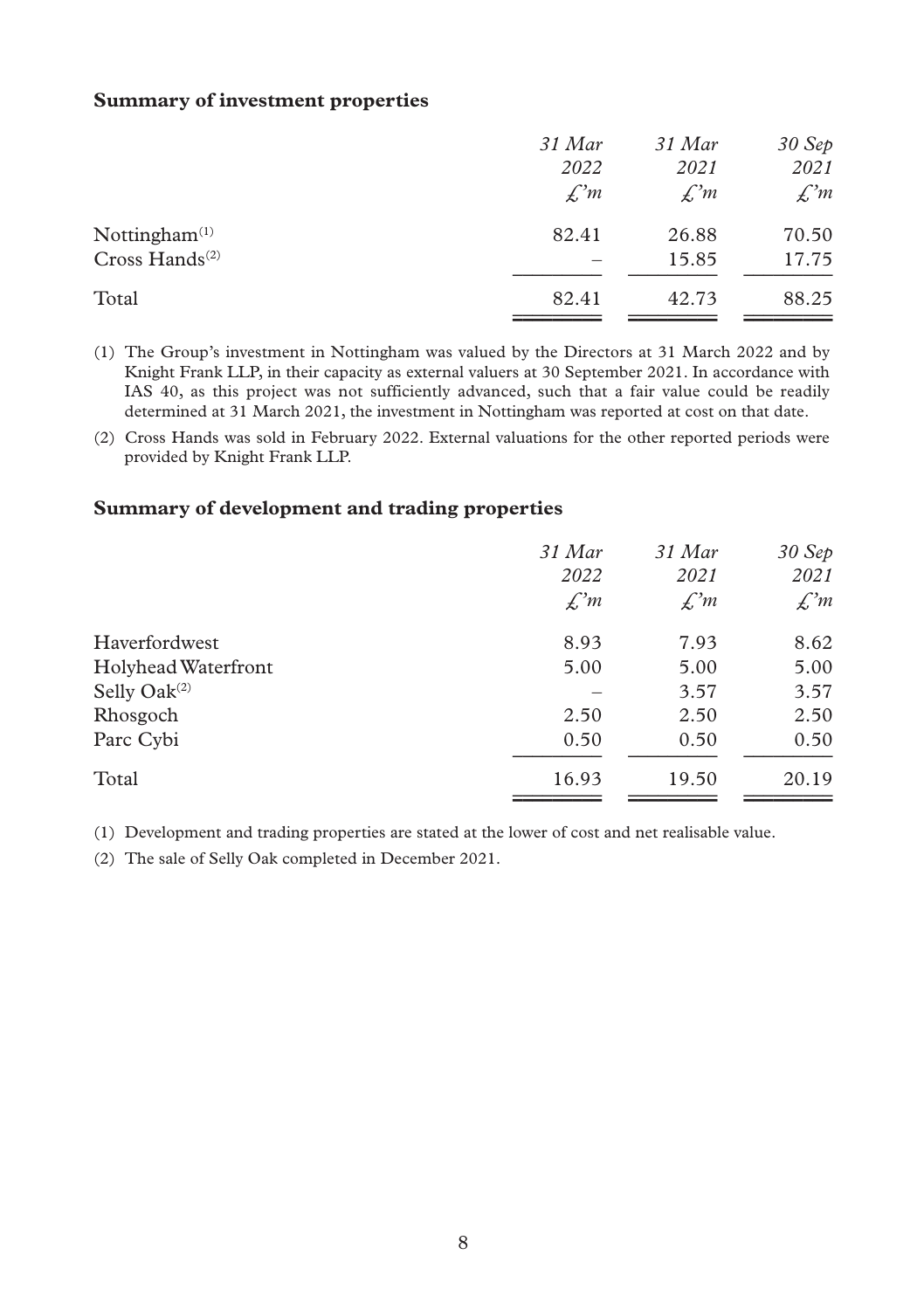### **The Conygar Investment Company PLC Consolidated statement of comprehensive income For the six months ended 31 March 2022**

|                                                                                |      | Six months ended |          | Year ended         |
|--------------------------------------------------------------------------------|------|------------------|----------|--------------------|
|                                                                                |      | 31 Mar           | 31 Mar   | 30 Sept            |
|                                                                                |      | 2022             | 2021     | 2021               |
|                                                                                | Note | f'000            | £,000    | $\mathcal{L}^2000$ |
| Rental income                                                                  | 3    | (506)            | 824      | 1,592              |
| Proceeds on sale of development<br>and trading properties                      |      | 7,040            | 1,050    | 1,050              |
| Revenue                                                                        |      | 6,534            | 1,874    | 2,642              |
| Direct costs of rental income<br>Costs on sale of development and              |      | (178)            | (155)    | (288)              |
| trading properties                                                             |      | (3,620)          | (620)    | (620)              |
| Development costs written off                                                  | 12   | (202)            | (367)    | (675)              |
| <b>Direct costs</b>                                                            |      | (4,000)          | (1,142)  | (1, 583)           |
| Gross profit                                                                   |      | 2,534            | 732      | 1,059              |
| Profit on sale of investment property<br>(Deficit) / surplus on revaluation of |      | 423              |          |                    |
| investment property<br>Surplus on revaluation of investment                    | 9    |                  | (1, 151) | 459                |
| properties under construction                                                  |      |                  |          | 28,718             |
| Administrative expenses                                                        |      | (1,036)          | (973)    | (2,058)            |
| Operating profit / (loss)                                                      |      | 1,921            | (1, 392) | 28,178             |
| Finance costs                                                                  | 5    |                  | (1)      | (2)                |
| Finance income                                                                 | 5    | 5                | 25       | 34                 |
| Profit / (loss) before taxation                                                |      | 1,926            | (1,368)  | 28,210             |
| Taxation                                                                       | 6    |                  |          | (1,685)            |
| Profit / (loss) and total comprehensive                                        |      |                  |          |                    |
| income / (loss) for the period                                                 |      | 1,926            | (1,368)  | 26,525             |
| Basic and diluted profit / (loss) per share                                    | 8    | 3.42p            | (2.55)p  | 49.99p             |

All amounts are attributable to equity shareholders of the Company.

All activities of the Group are classed as continuing.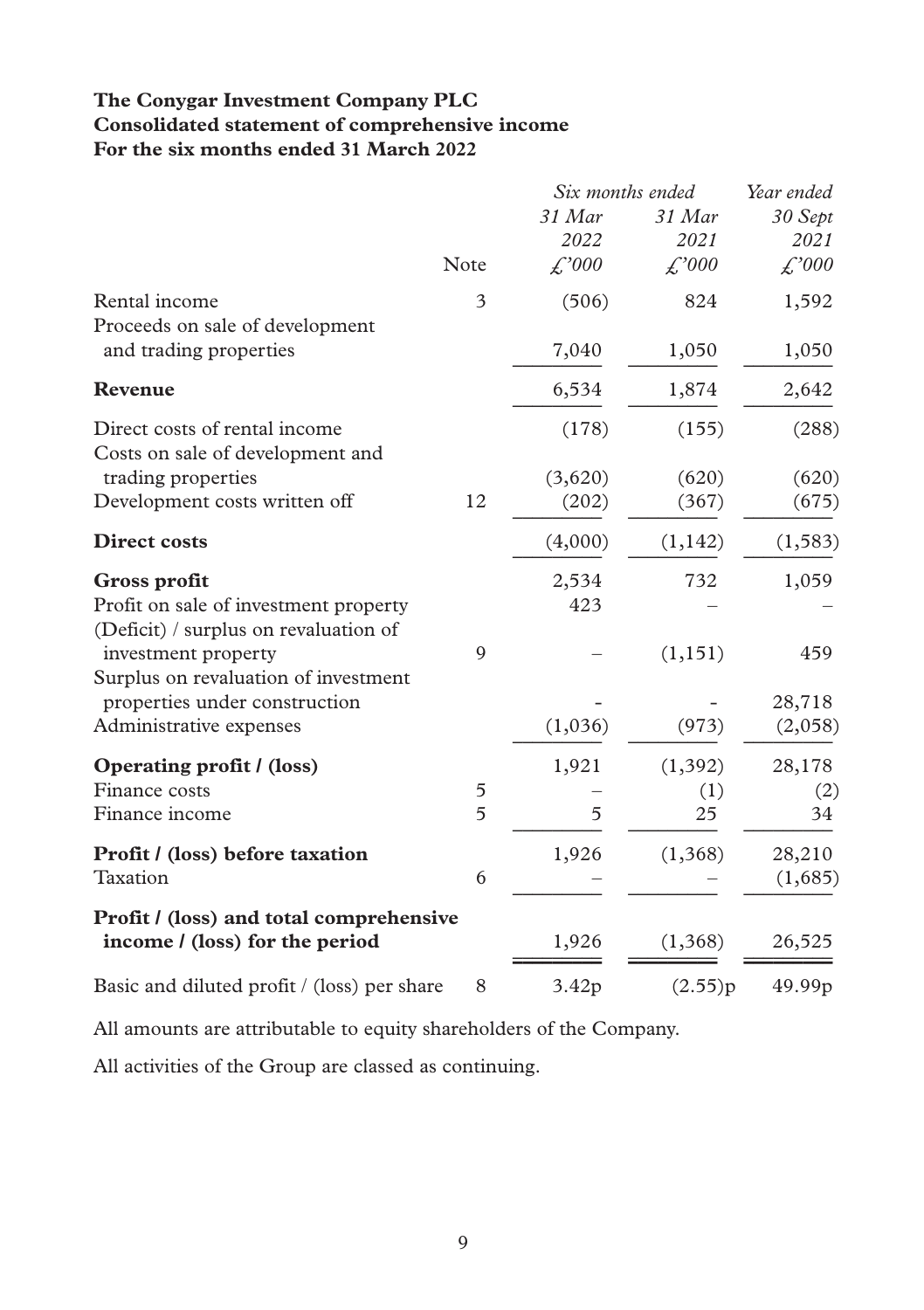| 7707 UDE SIX MONITE SING COLOR SERVICE                                                                                       |                                                |                                                     |                                                     |                                     |                                  |                                                |
|------------------------------------------------------------------------------------------------------------------------------|------------------------------------------------|-----------------------------------------------------|-----------------------------------------------------|-------------------------------------|----------------------------------|------------------------------------------------|
|                                                                                                                              | <b>Share</b><br>$\mathcal{L}^{000}$<br>capital | <b>Share</b><br>preminm<br>$600\sqrt{5}$<br>account | redefinition<br>reserve<br>Capital<br>$600\sqrt{2}$ | shares<br>$600\sqrt{2}$<br>Treasury | Retained<br>earnings<br>$000c^2$ | <b>Total</b><br>equity<br>$\mathcal{L}^{3000}$ |
| six months ended 31 March 2021<br>Changes in equity for the<br>Loss for the period<br>At 1 October 2020                      | 2,680                                          |                                                     | 3,873                                               |                                     | (1,368)<br>82,280                | (1,368)<br>88,833                              |
| Total comprehensive charge for the period<br>Purchase of own shares                                                          |                                                |                                                     |                                                     | (807)                               | (1,368)                          | (1,368)<br>(807)                               |
| At 31 March 2021                                                                                                             | 2,680                                          |                                                     | 3,873                                               | (807)                               | 80,912                           | 86,658                                         |
| year ended 30 September 2021<br>Changes in equity for the<br>At 1 October 2020<br>Profit for the year                        | 2,680                                          | ı                                                   | 3,873                                               |                                     | 82,280<br>26,525                 | 88,833<br>26,525                               |
| Total comprehensive income for the year<br>Cancellation of treasury shares<br>Purchase of own shares                         | (55)<br>ı                                      |                                                     | 55                                                  | (1, 217)<br>1,217                   | (1, 217)<br>26,525               | (1, 217)<br>26,525                             |
| At 30 September 2021                                                                                                         | 2,625                                          |                                                     | 3,928                                               |                                     | 107,588                          | 114,141                                        |
| six months ended 31 March 2022<br>Changes in equity for the<br>Profit for the period<br>At 1 October 2021                    | 2,625                                          |                                                     | 3,928                                               |                                     | 107,588<br>1,926                 | 1,926<br>114,141                               |
| Total comprehensive income for the period<br>Gross proceeds from placing of own shares<br>Fees paid on placing of own shares | 357                                            | (193)<br>10,352                                     |                                                     |                                     | 1,926                            | (193)<br>1,926<br>10,709                       |
| At 31 March 2022                                                                                                             | 2,982                                          | 10,159                                              | 3,928                                               |                                     | 109,514                          | 126,583                                        |

Consolidated statement of changes in equity<br>Example 2.1 Manages in the pair of the state of the contract of  $\frac{1}{2}$ **Consolidated statement of changes in equity** The Conygar Investment Company PLC **The Conygar Investment Company PLC For the six months ended 31 March 2022**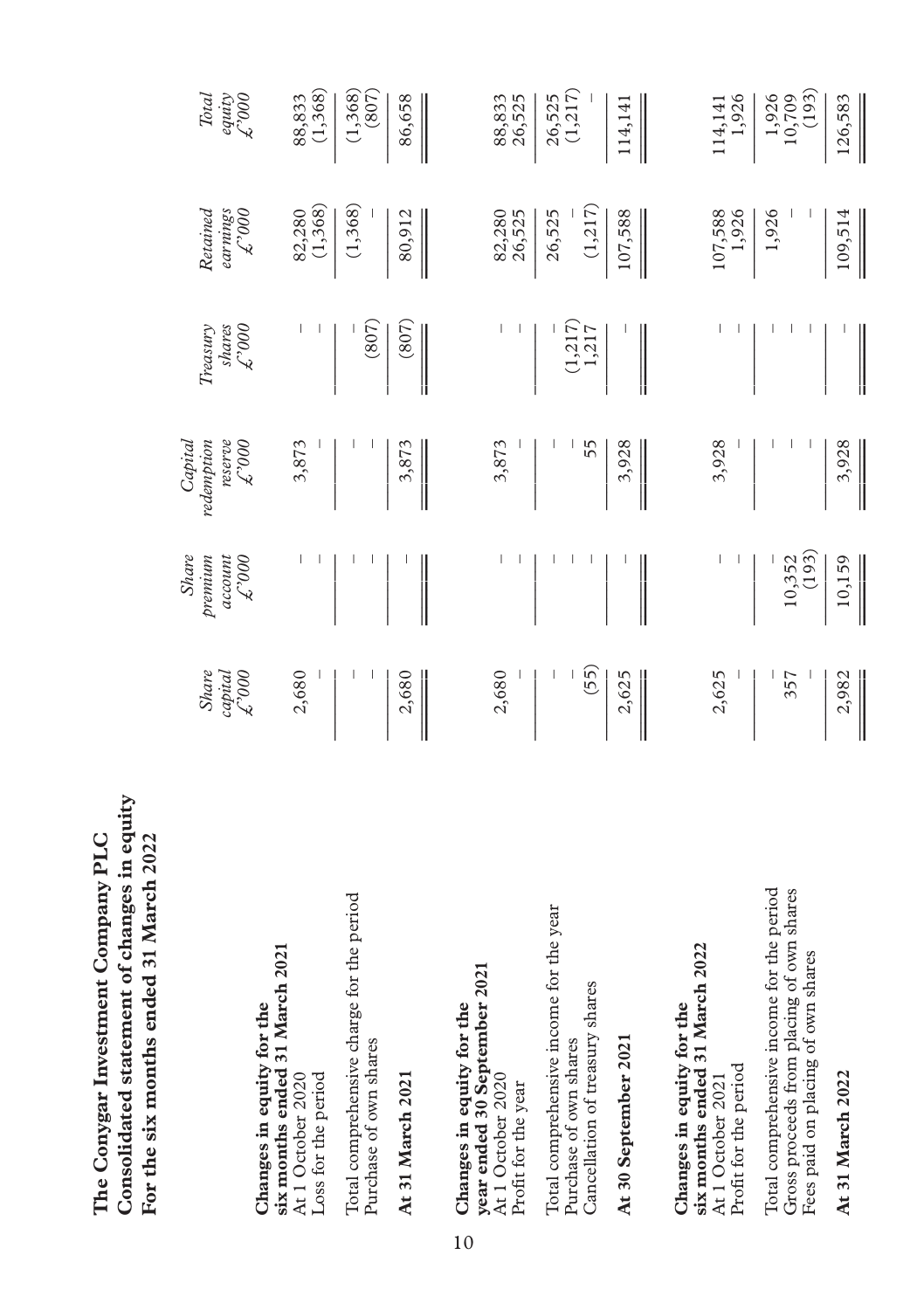### **The Conygar Investment Company PLC Consolidated balance sheet As at 31 March 2022**

| 113 at 31 Indich 2022                         |      | 31 Mar<br>2022     | 31 Mar                     | 30 Sept       |
|-----------------------------------------------|------|--------------------|----------------------------|---------------|
|                                               | Note | $\mathcal{L}^2000$ | 2021<br>$\mathcal{L}^2000$ | 2021<br>f'000 |
| <b>Non-current assets</b>                     |      |                    |                            |               |
| Investment properties                         | 9    |                    | 15,850                     | 17,750        |
| Investment properties under construction      | 10   | 82,411             | 26,882                     | 70,500        |
| Fixtures, fittings and equipment              | 11   | 182                |                            |               |
| Right of use asset                            |      | 7                  | 100                        | 53            |
| Deferred tax asset                            | 6    | 2,935              |                            | 2,935         |
|                                               |      | 85,535             | 42,832                     | 91,238        |
| <b>Current assets</b>                         |      |                    |                            |               |
| Development and trading properties            | 12   | 16,926             | 19,503                     | 20,192        |
| Trade and other receivables                   | 13   | 1,258              | 1,453                      | 2,661         |
| Tax asset                                     |      | 28                 | 31                         | 28            |
| Cash and cash equivalents                     |      | 30,661             | 23,933                     | 13,657        |
|                                               |      | 48,873             | 44,920                     | 36,538        |
| <b>Total assets</b>                           |      | 134,408            | 87,752                     | 127,776       |
| <b>Current liabilities</b>                    |      |                    |                            |               |
| Trade and other payables                      | 14   | 904                | 995                        | 3,367         |
| Provision for liabilities and charges         | 15   |                    |                            | 5,614         |
| Lease liability for right of use asset        |      |                    | 99                         | 34            |
|                                               |      | 904                | 1,094                      | 9,015         |
| <b>Non-current liabilities</b>                |      |                    |                            |               |
| Deferred tax liability                        | 6    | 4,620              |                            | 4,620         |
| Provision for liabilities and charges         | 15   | 2,301              |                            |               |
|                                               |      | 6,921              |                            | 4,620         |
| <b>Total liabilities</b>                      |      | 7,825              | 1,094                      | 13,635        |
| <b>Net assets</b>                             |      | 126,583            | 86,658                     | 114,141       |
|                                               |      |                    |                            |               |
| <b>Equity</b>                                 |      |                    |                            |               |
| Called up share capital                       | 16   | 2,982              | 2,680                      | 2,625         |
| Share premium account                         | 16   | 10,159             |                            |               |
| Capital redemption reserve<br>Treasury shares |      | 3,928              | 3,873                      | 3,928         |
| Retained earnings                             |      | 109,514            | (807)<br>80,912            | 107,588       |
| <b>Total equity</b>                           |      | 126,583            | 86,658                     | 114,141       |
| Net assets per share                          | 17   | 212.25p            | 163.97p                    | 217.41p       |
|                                               |      |                    |                            |               |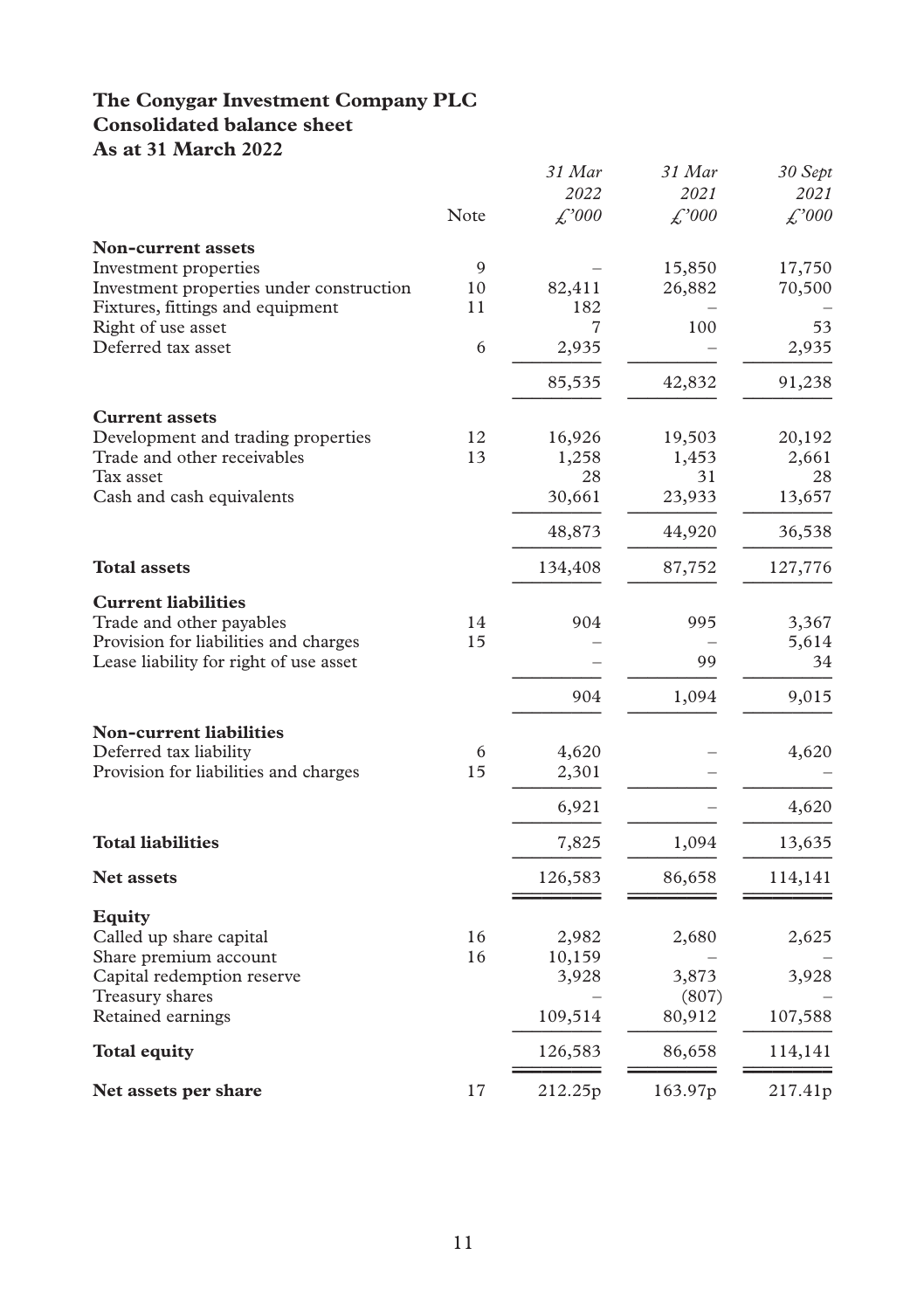### **The Conygar Investment Company PLC Consolidated cash flow statement For the six months ended 31 March 2022**

| For the six months ended 31 march 2022                 |                    | Six months ended   | Year ended         |  |  |
|--------------------------------------------------------|--------------------|--------------------|--------------------|--|--|
|                                                        | 31 Mar             | 31 Mar             | 30 Sept            |  |  |
|                                                        | 2022               | 2021               | 2021               |  |  |
| Cash flows from operating activities                   | $\mathcal{L}^2000$ | $\mathcal{L}^2000$ | $\mathcal{L}^2000$ |  |  |
| Operating profit / (loss)                              | 1,921              | (1, 392)           | 28,178             |  |  |
| Development costs written off                          | 202                | 367                | 675                |  |  |
| Deficit / (surplus) on revaluation of investment       |                    |                    |                    |  |  |
| properties                                             |                    | 1,151              | (29, 177)          |  |  |
| Profit on sale of investment property                  | (423)              |                    |                    |  |  |
| Profit on sale of development and trading properties   | (3,420)            | (430)              | (430)              |  |  |
| Depreciation of right of use assets                    | 46                 | 46                 | 93                 |  |  |
| Cash flows from operations before changes              |                    |                    |                    |  |  |
| in working capital                                     | (1,674)            | (258)              | (661)              |  |  |
| Decrease / (increase) in trade and other receivables   | 1,403              | 202                | (1,006)            |  |  |
| Additions to development and trading properties        | (712)              | (686)              | (1, 438)           |  |  |
| Net proceeds from sale of development                  |                    |                    |                    |  |  |
| and trading properties                                 | 6,990              | 1,033              | 1,025              |  |  |
| (Decrease) / increase in trade and other payables      | (577)              | (296)              | 287                |  |  |
| Cash flows generated from / (used in) operations       | 5,430              | (5)                | (1,793)            |  |  |
| Tax received                                           |                    |                    | 3                  |  |  |
| Cash flows generated from / (used in)                  |                    |                    |                    |  |  |
| operating activities                                   | 5,430              | (5)                | (1,790)            |  |  |
| Cash flows from investing activities                   |                    |                    |                    |  |  |
| Additions to investment properties                     | (14,501)           | (7, 737)           | (15, 496)          |  |  |
| Proceeds from the sale of investment property          | 18,465             |                    |                    |  |  |
| Payment of introductory fee (note 15)                  | (2,807)            |                    |                    |  |  |
| Additions to fixtures, fittings and equipment          | (104)              |                    |                    |  |  |
| Finance income                                         | 5.                 | 25                 | 34                 |  |  |
| Cash flows generated from / (used in)                  |                    |                    |                    |  |  |
| investing activities                                   | 1,058              | (7, 712)           | (15, 462)          |  |  |
| Cash flows from financing activities                   |                    |                    |                    |  |  |
| Net proceeds from placing of own shares                | 10,516             |                    |                    |  |  |
| Purchase of own shares                                 |                    | (476)              | (1,217)            |  |  |
| Cash flows generated from / (used in)                  |                    |                    |                    |  |  |
| financing activities                                   | 10,516             | (476)              | (1,217)            |  |  |
| Net increase / (decrease) in cash and cash equivalents | 17,004             | (8,193)            | (18, 469)          |  |  |
| Cash and cash equivalents at start of period           | 13,657             | 32,126             | 32,126             |  |  |
| Cash and cash equivalents at end of period             | 30,661             | 23,933             | 13,657             |  |  |
|                                                        |                    |                    |                    |  |  |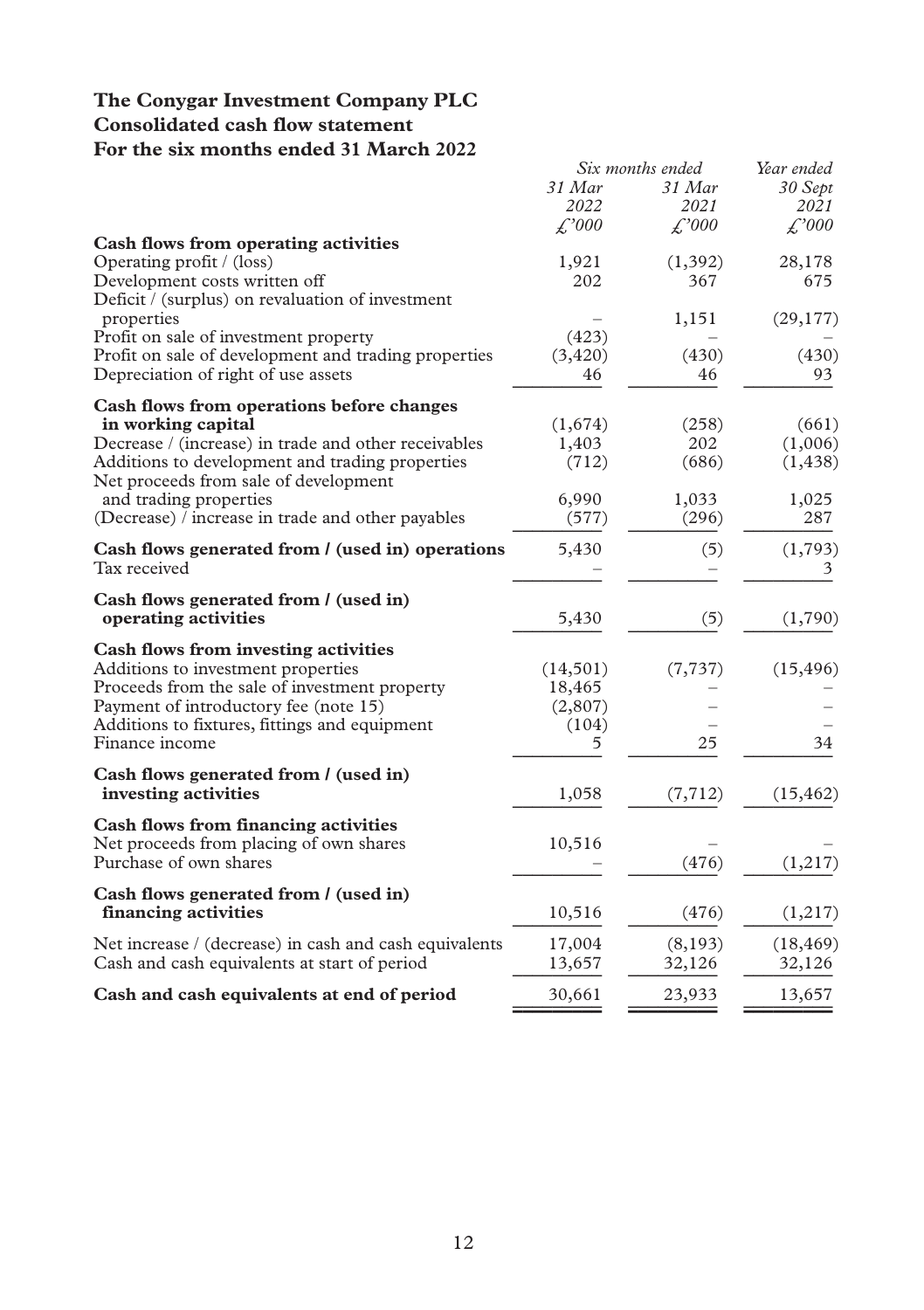## **1. General information**

The Conygar Investment Company PLC ("the Company") is incorporated in the United Kingdom and domiciled in England and Wales, is registered at Companies House under registration number 04907617, listed on the AIM market of the London Stock Exchange and limited by shares.

The financial information set out in this report covers the six months to 31 March 2022, with comparative amounts shown for the six months to 31 March 2021 and the year to 30 September 2021, and includes the results and net assets of the Company and its subsidiaries, together referred to as the Group.

Further information about the Group and Company can be found on its website www.conygar.com.

### **2. Basis of preparation**

The accounting policies used in preparing the condensed financial information are consistent with those of the annual financial statements for the year ended 30 September 2021 other than the mandatory adoption of new standards, revisions and interpretations that are applicable to accounting periods commencing on or after 1 October 2021, as detailed in the annual financial statements.

The condensed financial information for the six-month period ended 31 March 2022 and the six-month period ended 31 March 2021 has been reviewed but not audited and does not constitute full financial statements within the meaning of section 435 of the Companies Act 2006.

The financial information for the year ended 30 September 2021 does not constitute the Group's statutory accounts for that period but it is derived from those accounts. Statutory accounts for the year ended 30 September 2021 have been delivered to the Registrar of Companies. Saffery Champness LLP reported on those accounts, their report was unqualified and did not contain statements under section 498(2) or (3) of the Companies Act 2006.

The board of directors approved the above results on 10 May 2022.

Copies of the Interim Report may be obtained from the Company Secretary, The Conygar Investment Company PLC, First Floor, Suite 3, 1 Duchess Street, London, W<sub>1</sub>W<sub>6</sub>A<sub>N</sub>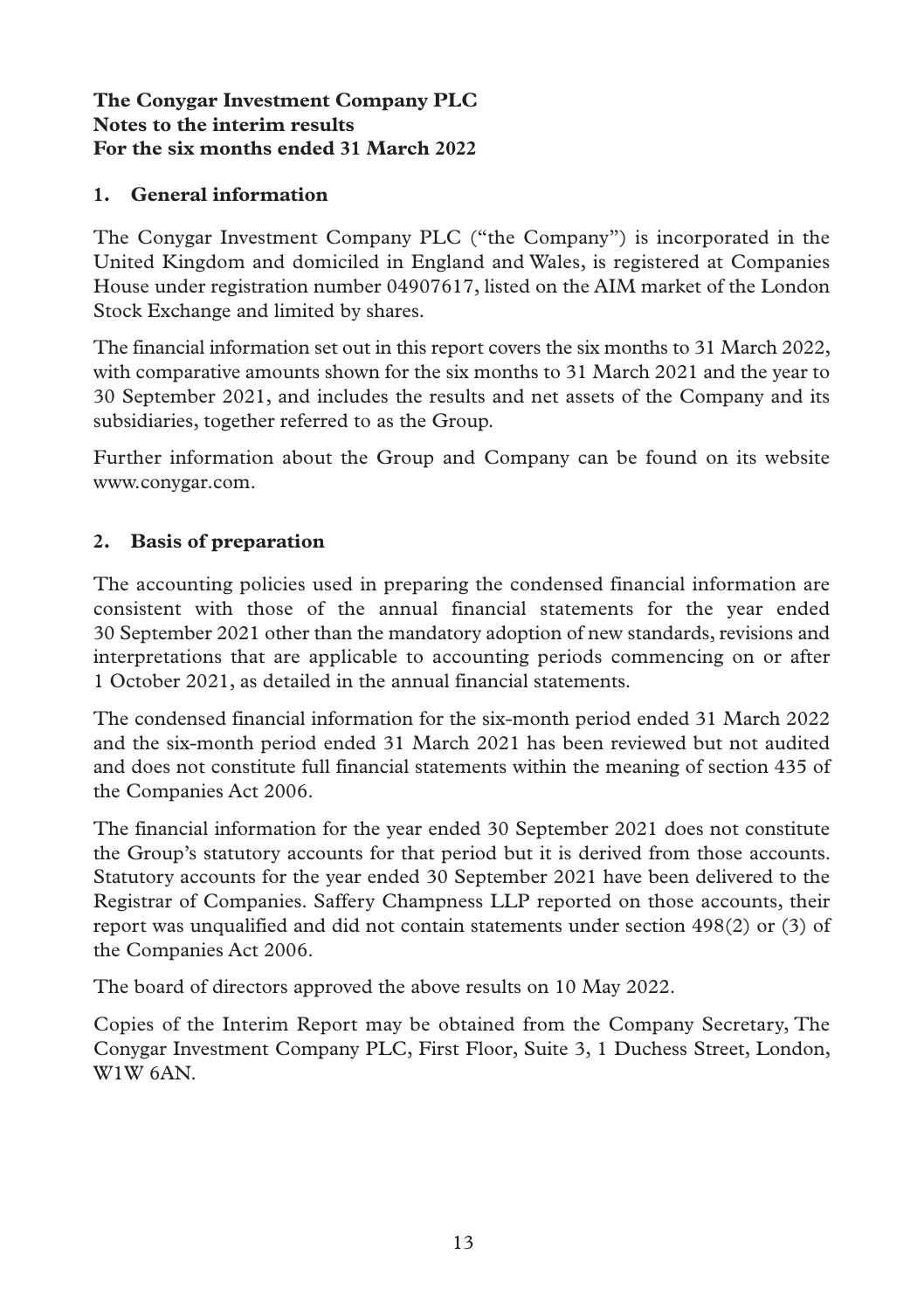### **3. Rental income**

|          | Six months ended |              |  |
|----------|------------------|--------------|--|
| 31 Mar   | 31 Mar           | 30 Sept      |  |
| 2022     | 2021             | 2021         |  |
| £,'000   | £,'000           | $\angle 000$ |  |
| 898      | 804              | 1,552        |  |
| (1, 424) |                  |              |  |
| 20       | 20               | 40           |  |
| (506)    | 824              | 1,592        |  |
|          |                  |              |  |

The Group's revenue for the period ended 31 March 2022 includes the reversal of a £1.4 million accrued rent debtor following the sales of Cross Hands and Selly Oak in the current period. This debtor arose from the even spreading of rental income, derived from operating leases, over each tenant's respective minimum lease term after allowing for rent free periods.

## **4. Segmental information**

IFRS 8 "Operating Segments" requires the identification of the Group's operating segments which are defined as being discrete components of the Group's operations whose results are regularly reviewed by the Board. The Group divides its business into the following segments:

- Investment properties held for capital appreciation, rental income or both;
- **•** Development and trading properties, which include sites and developments under construction held for sale in the ordinary course of business; and,
- Food, beverage and events operations, which are planned to commence in July 2022.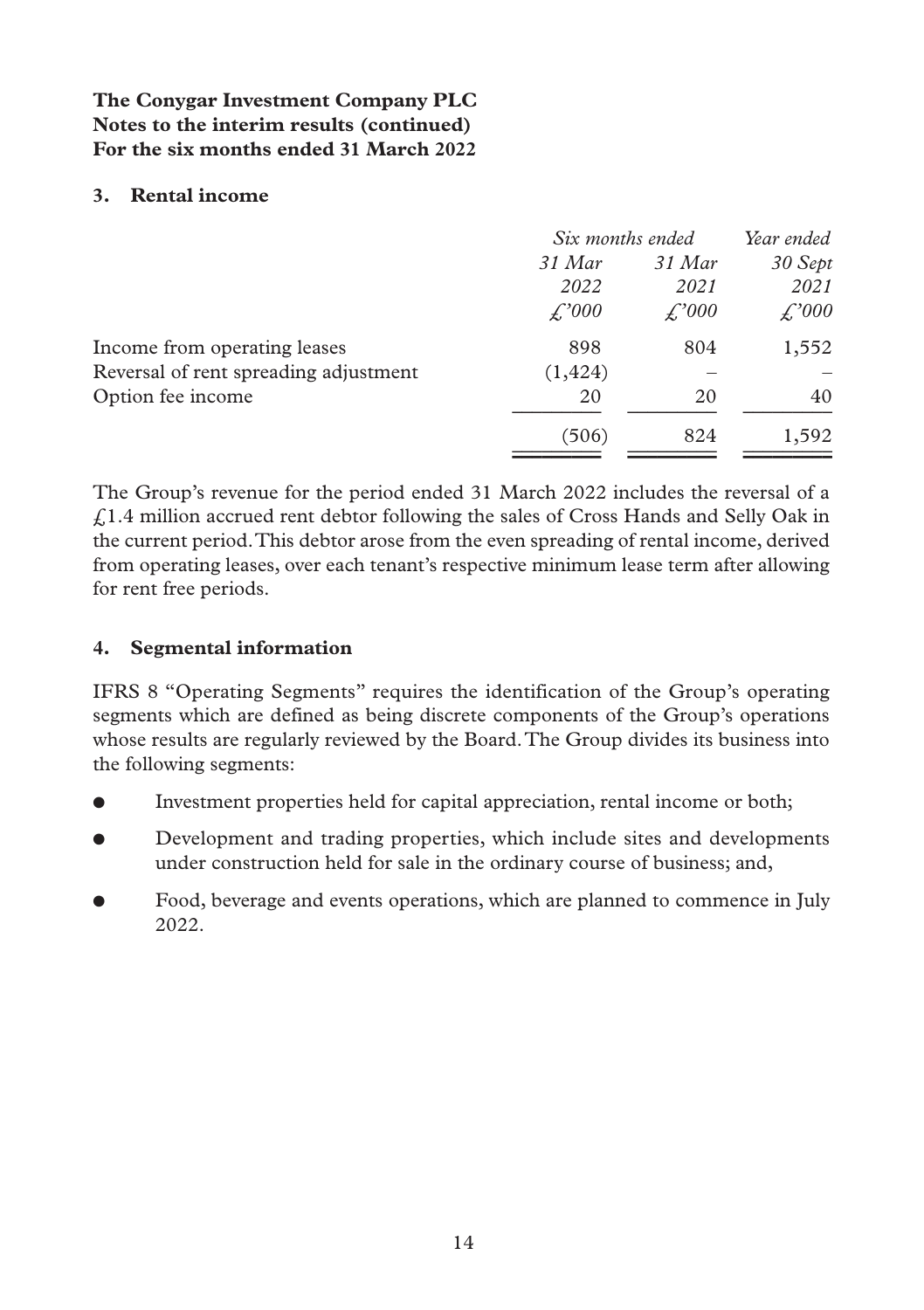# **4. Segmental information (continued)**

# **Balance sheet**

|                                              | As at 31 Mar 2022                 |                                    |                                    |                               |                                     | As at 31 Mar 2021                  |                               |                                    |                             |
|----------------------------------------------|-----------------------------------|------------------------------------|------------------------------------|-------------------------------|-------------------------------------|------------------------------------|-------------------------------|------------------------------------|-----------------------------|
|                                              | <b>Investment Development</b>     |                                    | Food,<br>beverage                  |                               | Group                               |                                    | <b>Investment Development</b> |                                    | Group                       |
|                                              | properties<br>$\mathcal{L}^{000}$ | properties<br>$\mathcal{L}^{2000}$ | and events<br>$\mathcal{L}^{2000}$ | Other<br>$\mathcal{L}^{2000}$ | total<br>$\mathcal{L}^2000$         | properties<br>$\mathcal{L}^{2000}$ | properties<br>f.'000          | Other<br>$\mathcal{L}^{2000}$      | total<br>$\mathcal{L}^2000$ |
| Investment properties<br>Development and     | 82,411                            |                                    |                                    |                               | 82,411                              | 42,732                             |                               |                                    | 42,732                      |
| trading properties<br>Fixtures, fittings and |                                   | 16,926                             |                                    | $\qquad \qquad -$             | 16,926                              |                                    | 19,503                        |                                    | 19,503                      |
| equipment                                    |                                   |                                    | 182                                |                               | 182                                 |                                    |                               |                                    |                             |
| Other assets                                 | 82,411<br>3,777                   | 16,926<br>42                       | 182<br>$\overline{\phantom{0}}$    | $ \,$<br>31,070               | 99,519<br>34,889                    | 42,732<br>1,205                    | 19,503<br>256                 | $\overline{\phantom{0}}$<br>24,056 | 62,235<br>25,517            |
| Total assets<br>Liabilities                  | 86,188<br>(7, 513)                | 16,968<br>(54)                     | 182                                |                               | 31,070 134,408<br>$(258)$ $(7,825)$ | 43,937<br>(516)                    | 19,759<br>(48)                | 24,056<br>(530)                    | 87,752<br>(1,094)           |
| Net assets                                   | 78,675                            | 16,914                             | 182                                | 30,812 126,583                |                                     | 43,421                             | 19,711                        | 23,526                             | 86,658                      |

# **Statement of comprehensive income**

|                                 |                               | Six months ended     |                      |                     |                               |                     | Six months ended     |                      |  |
|---------------------------------|-------------------------------|----------------------|----------------------|---------------------|-------------------------------|---------------------|----------------------|----------------------|--|
|                                 |                               | 31 March 2022        |                      |                     |                               | 31 March 2021       |                      |                      |  |
|                                 | <b>Investment Development</b> |                      |                      | Group               | <b>Investment Development</b> |                     |                      | Group                |  |
|                                 | properties                    | properties           | Other                | total               | properties                    | properties          | Other                | total                |  |
|                                 | $\mathcal{L}^2000$            | $\mathcal{L}^{2000}$ | $\mathcal{L}^{2000}$ | $\mathcal{L}^{000}$ | $\mathcal{L}^2000$            | $\mathcal{L}^{000}$ | $\mathcal{L}^{2000}$ | $\mathcal{L}^{2000}$ |  |
| Revenue                         | (524)                         | 7,058                |                      | 6,534               | 640                           | 1,234               |                      | 1,874                |  |
| Direct costs                    | (78)                          | (3,922)              |                      | (4,000)             | (99)                          | (1,043)             |                      | (1, 142)             |  |
| Gross $(\text{loss})$ / profit  | (602)                         | 3,136                |                      | 2,534               | 541                           | 191                 |                      | 732                  |  |
| Revaluation of                  |                               |                      |                      |                     |                               |                     |                      |                      |  |
| investment properties           |                               |                      |                      |                     | (1, 151)                      |                     |                      | (1, 151)             |  |
| Profit on sale of               |                               |                      |                      |                     |                               |                     |                      |                      |  |
| investment property             | 423                           |                      |                      | 423                 |                               |                     |                      |                      |  |
| Administrative expenses         |                               |                      | (1,036)              | (1,036)             |                               |                     | (973)                | (973)                |  |
| Operating (loss) / profit       | (179)                         | 3,136                | (1,036)              | 1,921               | (610)                         | 191                 | (973)                | (1, 392)             |  |
| Finance costs                   |                               |                      |                      |                     |                               |                     | (1)                  | (1)                  |  |
| Finance income                  |                               |                      | 5                    | 5                   |                               |                     | 25                   | 25                   |  |
| (Loss) / profit before taxation | (179)                         | 3,136                | (1,031)              | 1,926               | (610)                         | 191                 | (949)                | (1,368)              |  |
| Taxation                        |                               |                      |                      |                     |                               |                     |                      |                      |  |
| (Loss) / profit after taxation  | (179)                         | 3,136                | (1,031)              | 1,926               | (610)                         | 191                 | (949)                | (1, 368)             |  |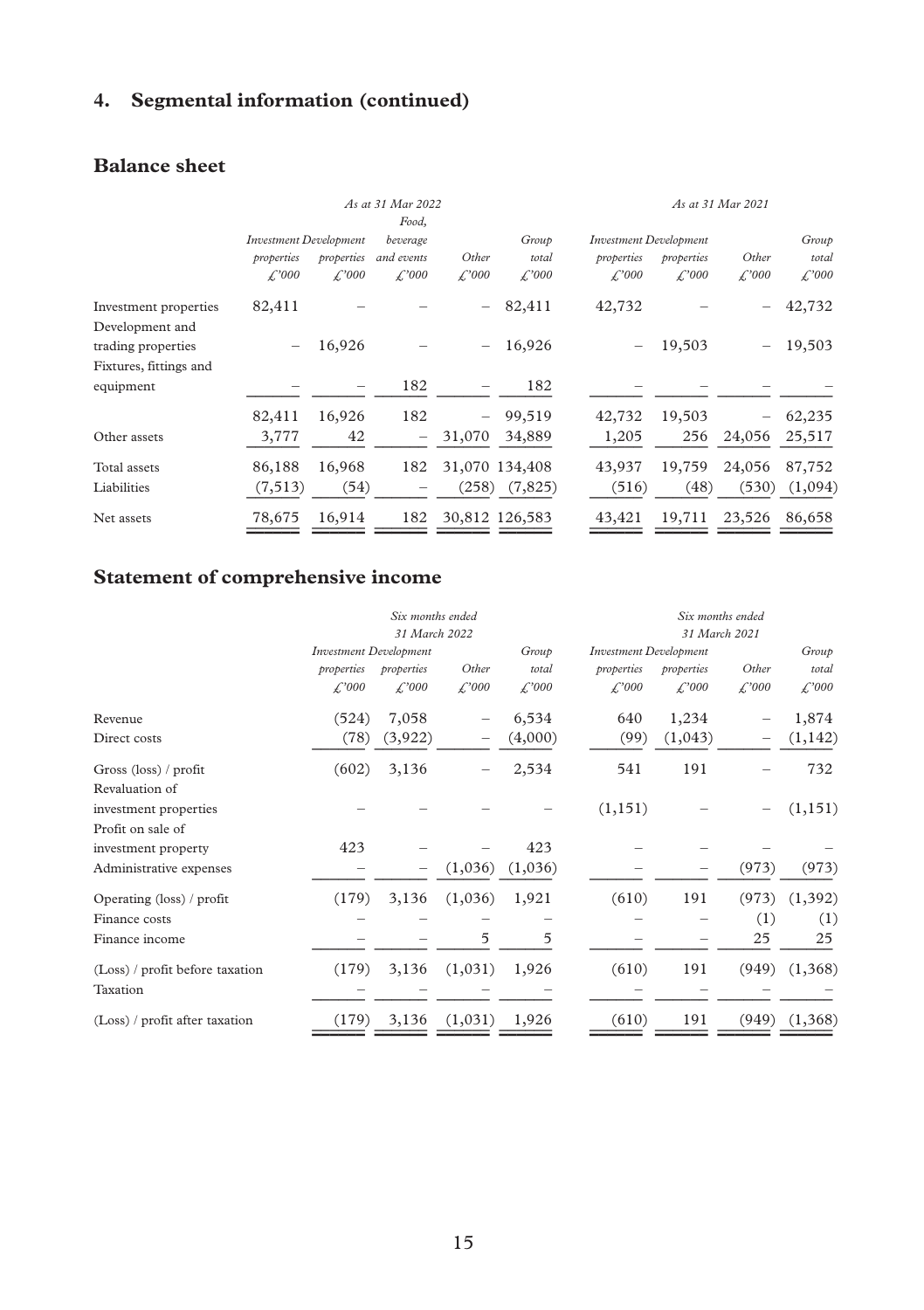#### **5. Finance income and cost**

|                             |              | Six months ended | Year ended                  |
|-----------------------------|--------------|------------------|-----------------------------|
|                             | 31 Mar       | 31 Mar           | 30 Sept                     |
|                             | 2022         | 2021             | 2021                        |
|                             | $\angle 000$ | $\angle 000$     | $\angle 000$                |
| Bank interest receivable    | 5            | 25               | 34                          |
| Interest cost under IFRS 16 |              |                  | $\mathcal{D}_{\mathcal{L}}$ |

#### **6. Taxation**

|                     |              | Six months ended |              |
|---------------------|--------------|------------------|--------------|
|                     | 31 Mar       | 31 Mar           | 30 Sept      |
|                     | 2022         | 2021             | 2021         |
|                     | $\angle 000$ | £,'000           | $\angle 000$ |
| Current tax         |              |                  |              |
| Deferred tax charge |              |                  | 1,685        |
| Total tax charge    |              |                  | 1,685        |

#### **Deferred tax asset**

|                        |              | Six months ended | Year ended   |
|------------------------|--------------|------------------|--------------|
|                        | 31 Mar       | 31 Mar           | 30 Sept      |
|                        | 2022         | 2021             | 2021         |
|                        | $\angle 000$ | $\angle 000$     | $\angle 000$ |
| At start of the period | 2,935        |                  |              |
| Credit for the period  |              |                  | 2,935        |
| At end of the period   | 2,935        |                  | 2,935        |
|                        |              |                  |              |

The Group has recognised a deferred tax asset for tax losses, held by various group undertakings, where the Directors believe it is probable that this asset will be recovered.

As at 31 March 2022, the Group has further unused losses of  $\mathcal{L}$ 19.1 million (31 March 2021:  $f<sub>1</sub>42.0$  million; 30 September 2021:  $f<sub>2</sub>20.1$  million) for which no deferred tax asset has been recognised in the consolidated balance sheet.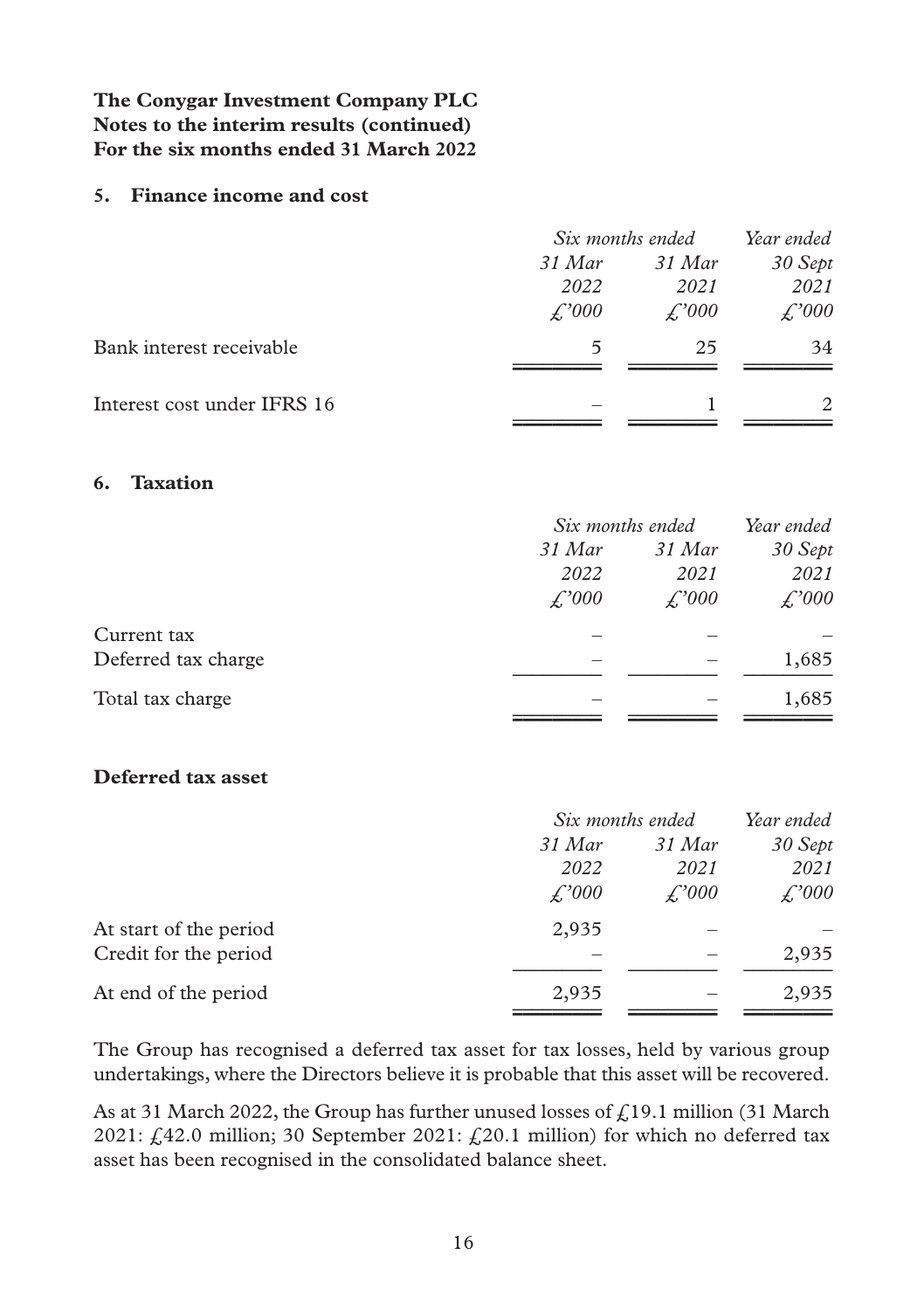#### **6. Taxation (continued)**

|                        |              | Six months ended |         |
|------------------------|--------------|------------------|---------|
|                        | 31 Mar       | 31 Mar           | 30 Sept |
|                        | 2022         | 2021             | 2021    |
|                        | $\angle 000$ | $\angle 000$     | £,'000  |
| At start of the period | 4,620        |                  |         |
| Charge for the period  |              |                  | 4,620   |
| At end of the period   | 4,620        |                  | 4,620   |
|                        |              |                  |         |

**Deferred tax liability** – in respect of chargeable gains on investment properties

The Directors have assessed the potential deferred tax liability of the Group as at 31 March 2022 in respect of chargeable gains that would be payable if the investment properties were sold at their reported values at each period end. Based on the unrealised chargeable gain of  $f(18,478,000)$  arising in the year ended 30 September 2021, and remaining at 31 March 2022, a deferred tax liability of  $\mathcal{L}4,620,000$  has been recognised.

The deferred tax asset and liability have been calculated at a corporation tax rate of 25% being the rate that has been enacted by the balance sheet date and which is expected to apply when the liability is settled and the asset realised.

### **7. Dividends**

No dividends were paid in the six-month periods ended 31 March 2022 and 31 March 2021 or the year ended 30 September 2021.

#### **8. Profit / (loss) per share**

Profit / (loss) per share is calculated as the profit / (loss) attributable to ordinary shareholders of the Company for the period ended 31 March 2022 of  $f.1,926,000$ (period ended 31 March 2021: loss of  $f<sub>i</sub>1,368,000$ ; year ended 30 September 2021: profit of  $\ell$ 26,525,000) divided by the weighted average number of shares in issue throughout the period of 56,382,891 (31 March 2021: 53,569,832; 30 September 2021: 53,064,275). There are no diluting amounts in either the current or prior periods.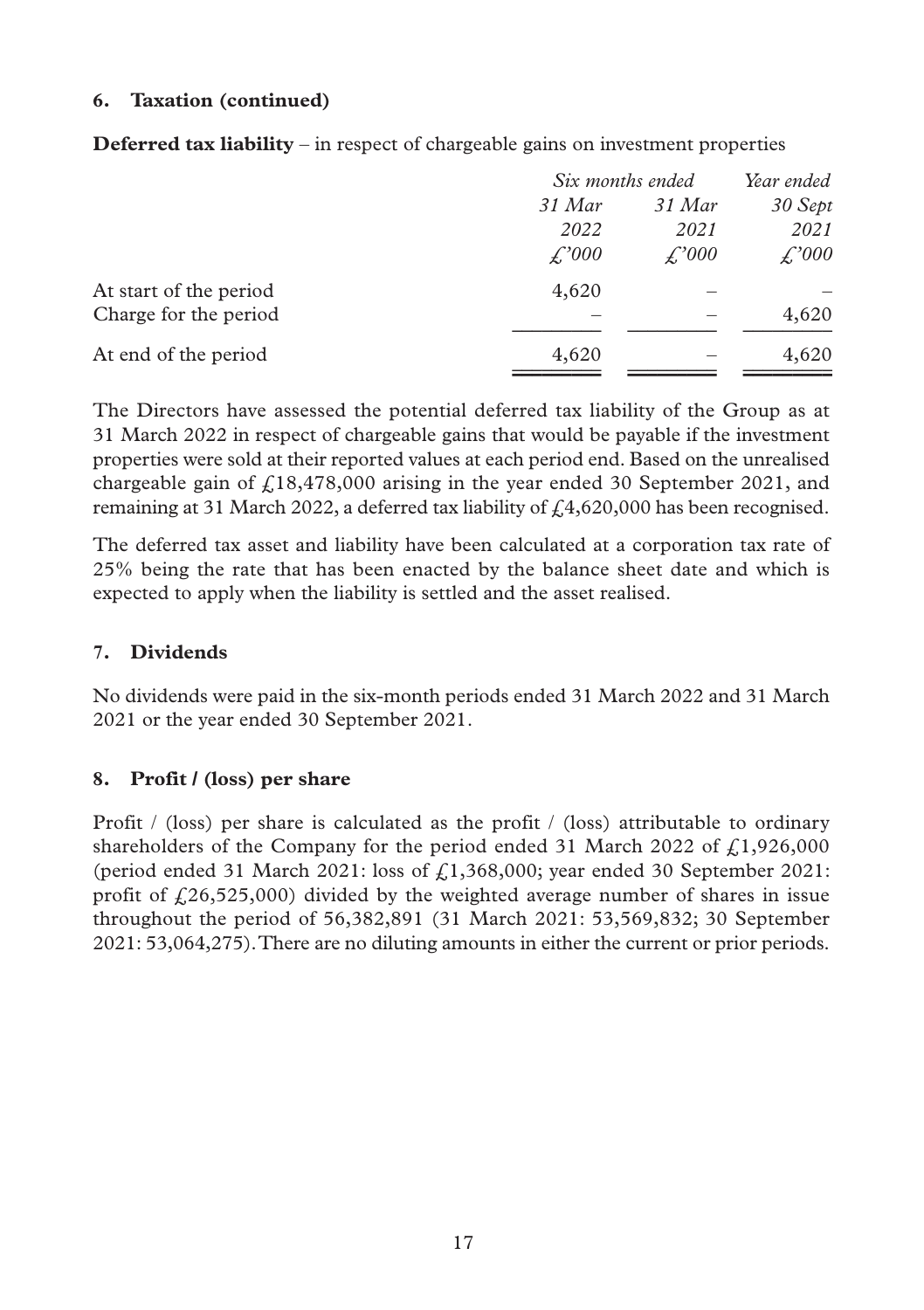#### **9. Investment properties**

|                                 | 31 Mar    | 31 Mar  | 30 Sept      |
|---------------------------------|-----------|---------|--------------|
|                                 | 2022      | 2021    | 2021         |
|                                 | £,'000    | £,'000  | $\angle 000$ |
| At the start of the period      | 17,750    | 16,500  | 16,500       |
| Additions                       | 109       | 501     | 791          |
| Disposals                       | (17, 859) |         |              |
| Revaluation (deficit) / surplus |           | (1,151) | 459          |
| At the end of the period        |           | 15,850  | 17,750       |
|                                 |           |         |              |

The investment property at Cross Hands was sold on 10 February 2022 for net proceeds of £18.3 million. As at 31 March 2021 and 30 September 2021, Cross Hands was valued by Knight Frank LLP in their capacity as external valuers. The valuations were prepared on a fixed fee basis, independent of the property value and undertaken in accordance with the RICS Valuation – Global Standards on the basis of fair value, supported by reference to market evidence of transaction prices for similar properties. They assume a willing buyer and a willing seller in an arm's length transaction and reflect usual deductions in respect of purchaser's costs and SDLT as applicable at each valuation date. The independent valuer made various assumptions including future rental income, anticipated void costs and the appropriate discount rate or yield.

The fair values were determined using an income capitalisation technique whereby contracted rent and market rental values are capitalised with a market capitalisation rate. This technique is consistent with the principles in IFRS 13 and uses significant unobservable inputs, such that the fair value has been classified in all periods as Level 3 in the fair value hierarchy as defined in IFRS 13.

The historical cost of the Group's investment properties as at 31 March 2022 was  $\ell$ nil (31 March 2021: £13,952,000; 30 September 2021: £14,242,000).

The Group's revenue for the period ended 31 March 2022 includes  $\text{\textsterling}898,000$  derived from properties leased out under operating leases (period ended 31 March 2021:  $£804,000$ ; year ended 30 September 2021:  $£1,552,000$ ). The Group's revenue for the period ended 31 March 2022 also includes the reversal of a  $\zeta$ 1.4 million accrued rent debtor as set out in note 3.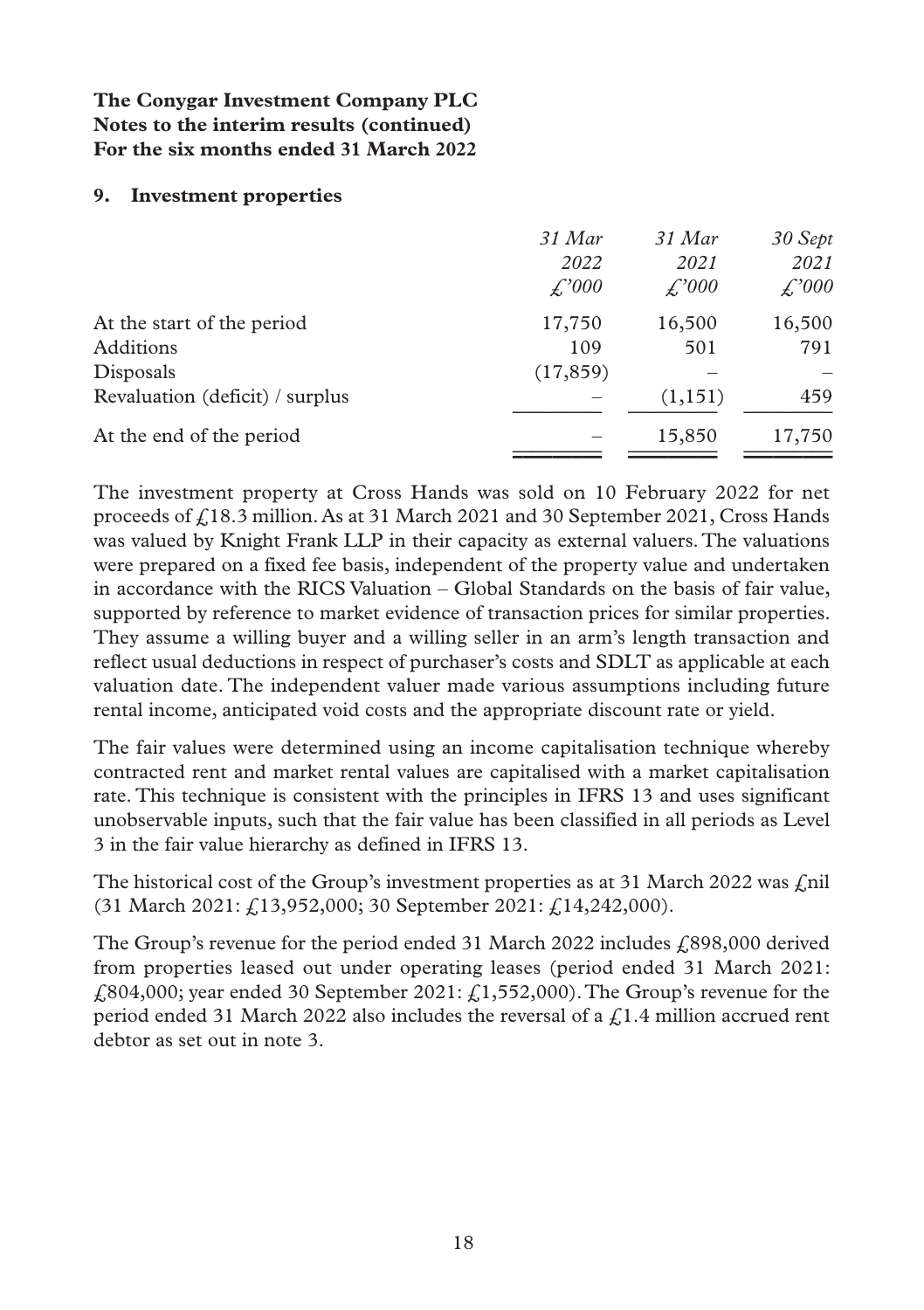#### **10. Investment properties under construction**

| 31 Mar | 31 Mar | 30 Sept |
|--------|--------|---------|
| 2022   | 2021   | 2021    |
| £,'000 | £,'000 | £,'000  |
| 70,500 | 19,761 | 19,761  |
| 12,417 | 7,121  | 16,407  |
|        |        | 28,718  |
|        |        |         |
| (506)  |        | 5,614   |
| 82,411 | 26,882 | 70,500  |
|        |        |         |

Investment properties under construction comprise freehold land and buildings at The Island Quarter, Nottingham which are held for current or future development as investment properties and reported in the balance sheet at fair value as at 31 March 2022 and 30 September 2021 and cost as at 31 March 2021.

As set out in the Chairman's and Chief Executive's statement, the reported fair value of The Island Quarter site as at 31 March 2022 has been provided by the Conygar Board by reference to any changes in the assumptions set out in the reported 30 September 2021 valuation provided by Knight Frank LLP, progression of the project and the recoverability of costs incurred since that date. During the period, no planning permissions have been granted or buildings completed and whilst we recognise the impact that price inflation is currently having upon property construction costs, we are seeing these increases offset by a corresponding uplift in market rents, particularly within the residential build to rent and student accommodation sectors. However, there have been significant cash outlays in the period to bring electricity to the site and progress the construction of Canal Turn. As such the fair value at 31 March 2022 has been increased by  $\ell$ 11.91 million to  $\ell$ 82.41 million to reflect the development costs incurred in the six months since 30 September 2021.

In preparing their valuation at 30 September 2021, Knight Frank utilised market and site specific data, their own extensive knowledge of the real estate sector, professional judgement and other market observations, as well as information provided by the Company's Executive Directors. The resulting models and assumptions therein were also reviewed for overall reasonableness by the Conygar Board. Inevitably, with complex modelling like this, variations in assumptions can lead to widely differing values. The Board considered the valuation in the context of their experience and believed the value of approximately  $\zeta$ 2 million per acre was justifiable at 30 September 2021.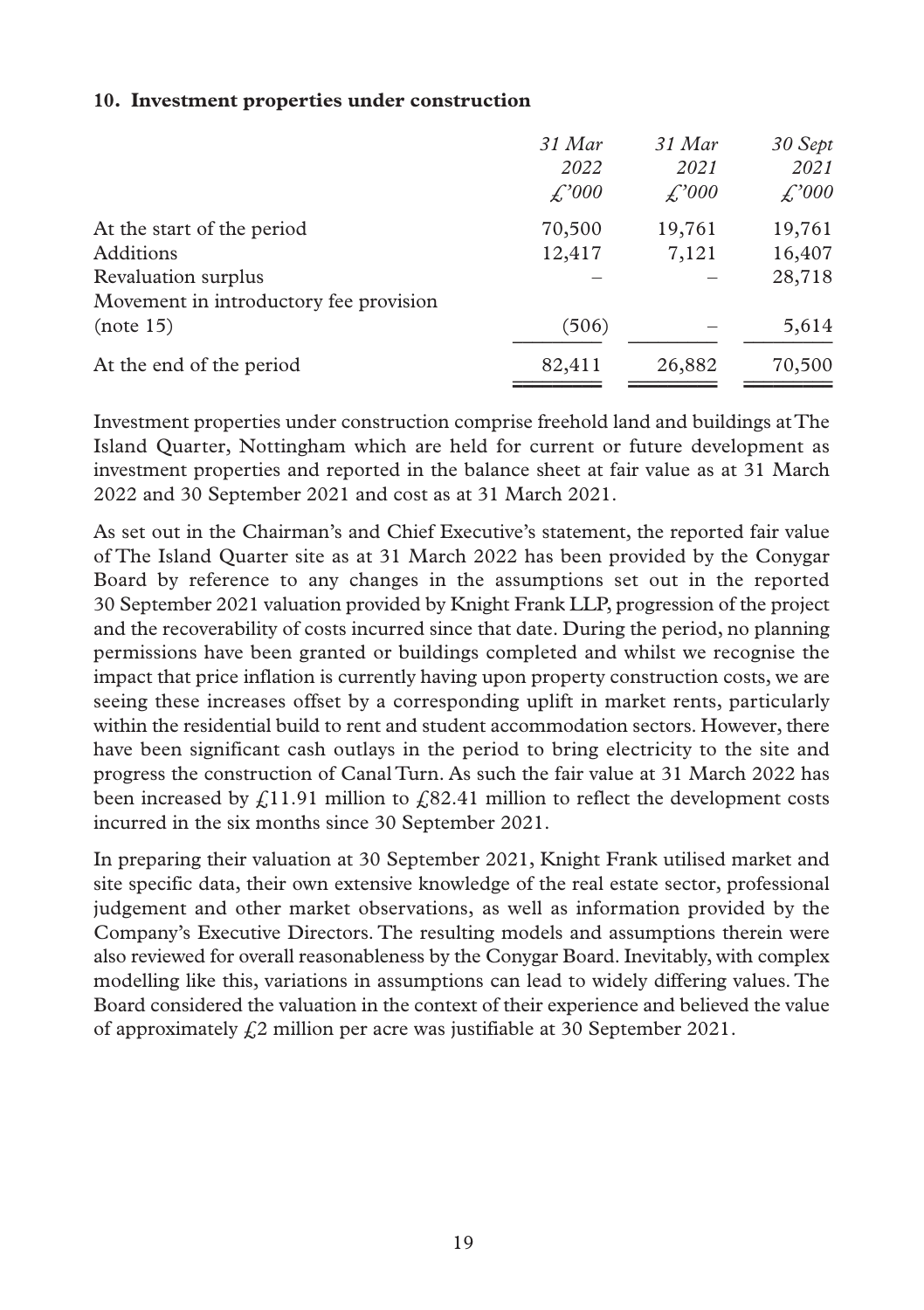#### **10. Investment properties under construction (continued)**

The Knight Frank LLP valuation was prepared on a fixed fee basis, independent of the property value and undertaken in accordance with RICS Valuation – Global Standards on the basis of fair value, supported by reference to market evidence of transaction prices for similar properties. It assumed a willing buyer and a willing seller in an arm's length transaction and reflected usual deductions in respect of purchaser's costs and SDLT as applicable at the valuation date. The independent valuer made various assumptions including future rental income, anticipated void costs and the appropriate discount rate or yield.

The fair value of Nottingham has been determined using an income capitalisation technique whereby contracted rent and market rental values are capitalised with a market capitalisation rate. This technique is consistent with the principles in IFRS 13 and uses significant unobservable inputs, such that the fair value was classified as Level 3 in the fair value hierarchy as defined in IFRS 13. For Nottingham, the key unobservable inputs are the net initial yields, construction costs, rental income rates and expiry void periods. The principal sensitivity of measurement to variations in the significant unobservable outputs is that decreases in net initial yields, construction costs and void periods and higher rental income rates will increase the fair value whereas increases in net initial yields, construction costs and void periods and lower rental income rates would decrease the fair value.

The historical cost of the Group's investment properties under construction as at 31 March 2022 was £51,392,000 (31 March 2021: £26,882,000; 30 September 2021: £36,168,000).

#### **11. Fixtures, fittings and equipment**

|                            | 31 Mar       | 31 Mar             | 30 Sept      |
|----------------------------|--------------|--------------------|--------------|
|                            | 2022         | 2021               | 2021         |
|                            | $\angle 000$ | $\mathcal{L}^2000$ | $\angle 000$ |
| At the start of the period |              |                    |              |
| Additions                  | 182          | -                  |              |
| At the end of the period   | 182          |                    |              |
|                            |              |                    |              |

During the six-month period to 31 March 2022 the Group acquired some of the furniture and equipment that will be required to operate the food, beverage and events businesses, planned for opening in the summer of 2022, at The Island Quarter site.

The cost of these assets will be depreciated over their useful economic lives from the date they become available for use.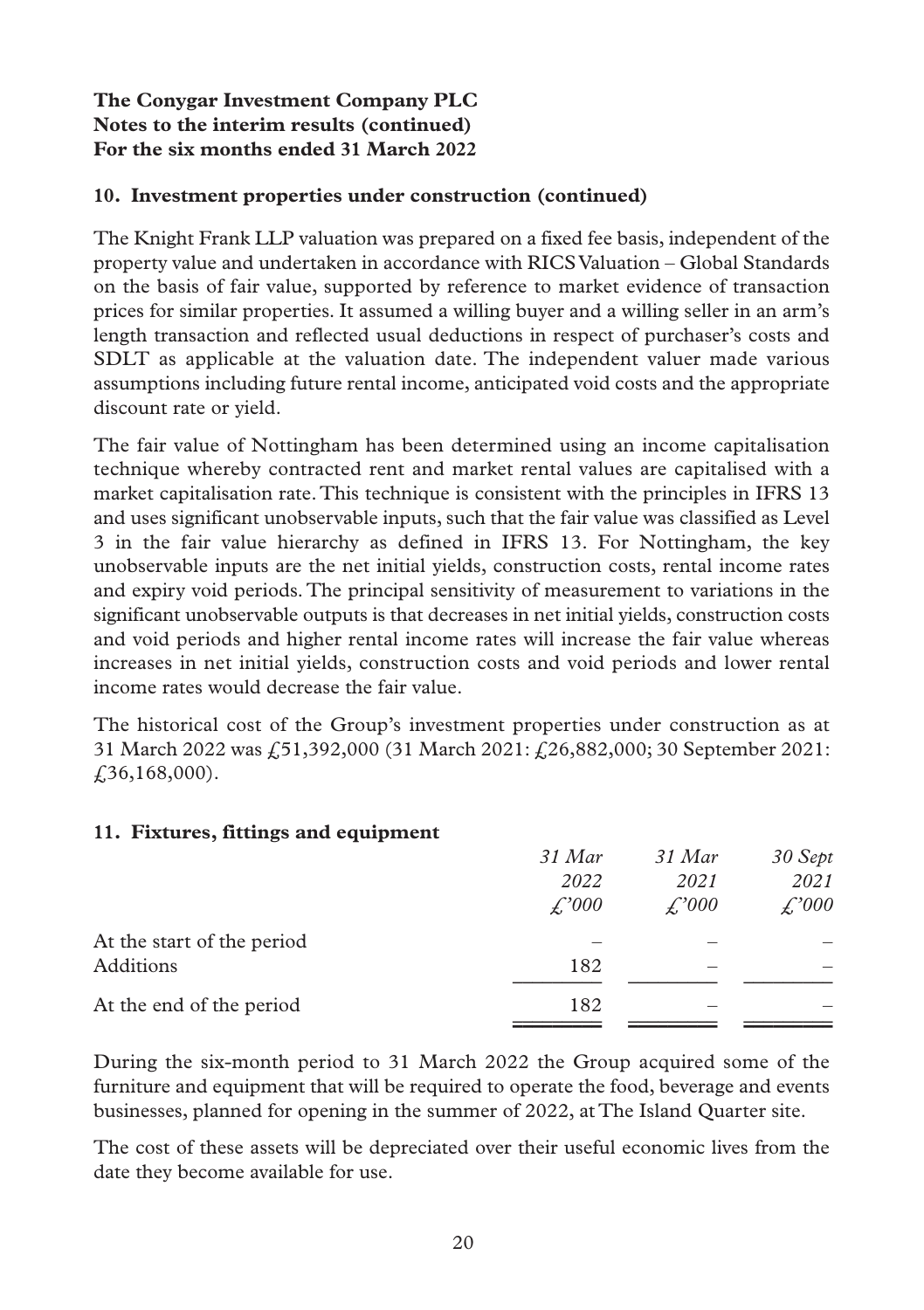#### **12. Development and trading properties**

|                               | 31 Mar  | 31 Mar       | 30 Sept      |
|-------------------------------|---------|--------------|--------------|
|                               | 2022    | 2021         | 2021         |
|                               | £,'000  | $\angle 000$ | $\angle 000$ |
| At the start of the period    | 20,192  | 19,952       | 19,952       |
| Additions                     | 506     | 513          | 1,510        |
| Disposals                     | (3,570) | (595)        | (595)        |
| Development costs written off | (202)   | (367)        | (675)        |
| At the end of the period      | 16,926  | 19,503       | 20,192       |
|                               |         |              |              |

Development and trading properties are reported in the balance sheet at the lower of cost and net realisable value. The net realisable value of properties held for development requires an assessment of the underlying assets using property appraisal techniques and other valuation methods. Such estimates are inherently subjective as they are made on assumptions which may not prove to be accurate and which can only be determined in a sales transaction.

The Group completed the sale of its property at Selly Oak in December 2021.

#### **13. Trade and other receivables**

|                                | 31 Mar | $31$ Mar | 30 Sept      |
|--------------------------------|--------|----------|--------------|
|                                | 2022   | 2021     | 2021         |
|                                | £,'000 | £,'000   | $\angle 000$ |
| Trade receivables              | 162    | 87       | 127          |
| Other receivables              | 887    | 293      | 1,229        |
| Prepayments and accrued income | 209    | 1,073    | 1,305        |
|                                | 1,258  | 1,453    | 2,661        |

Trade and other receivables are measured on initial recognition at fair value, and are subsequently measured at amortised cost using the effective interest rate method, less any impairment. Impairment is calculated using an expected credit loss model.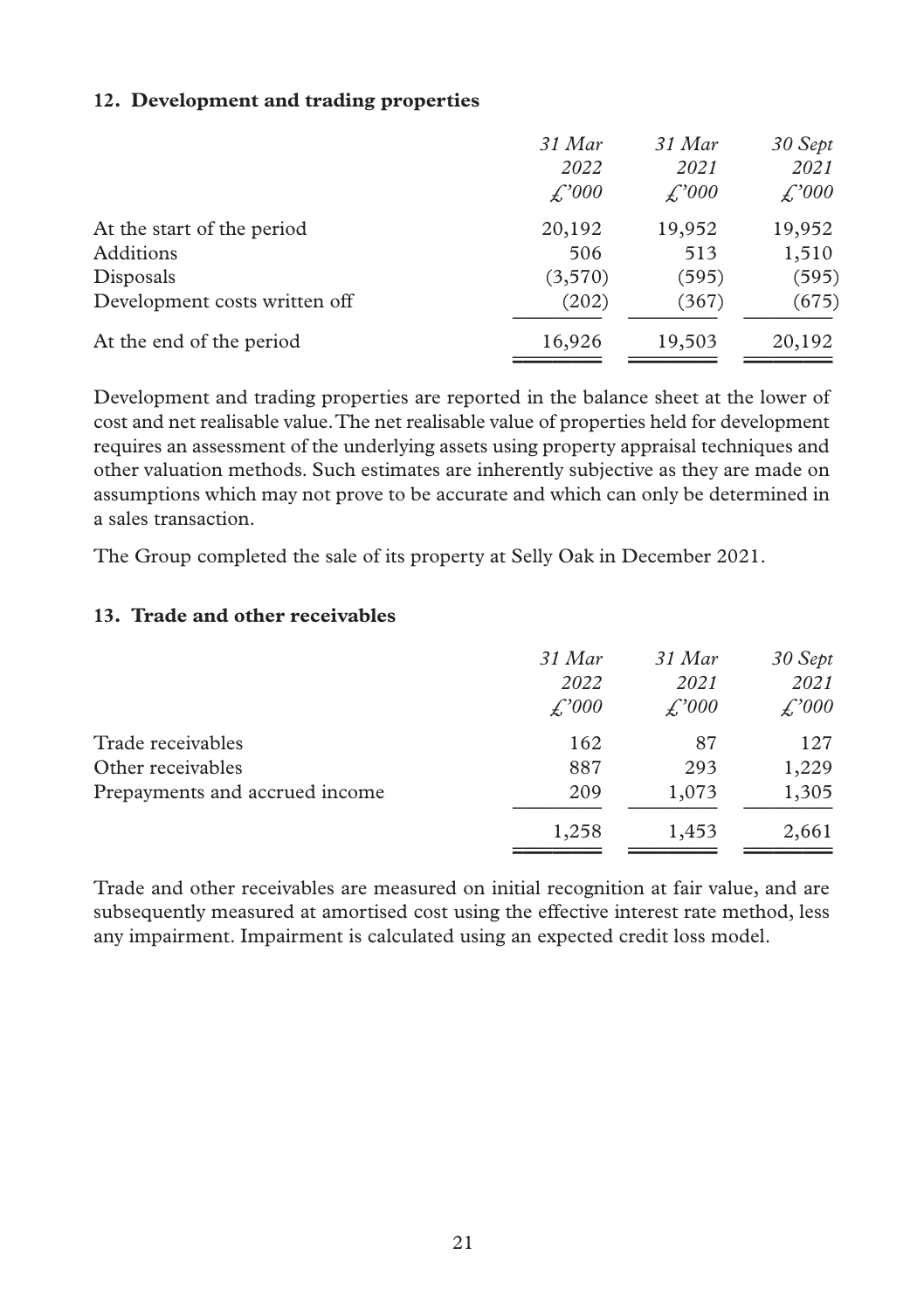#### **14. Trade and other payables**

|                                   | 31 Mar<br>2022<br>£,'000 | $31$ Mar<br>2021<br>£,'000 | 30 Sept<br>2021<br>$\angle 000$ |
|-----------------------------------|--------------------------|----------------------------|---------------------------------|
| Social security and payroll taxes | 54                       | 56                         | 55                              |
| Trade payables                    | 692                      | 685                        | 2,300                           |
| Accruals and deferred income      | 158                      | 254                        | 1,012                           |
|                                   | 904                      | 995                        | 3,367                           |
|                                   |                          |                            |                                 |

Trade and other payables are recognised initially at fair value, and are subsequently measured at amortised cost using the effective interest rate method.

#### **15. Provision for liabilities and charges**

|                                     | 31 Mar<br>2022<br>$\angle 000$ | 31 Mar<br>2021<br>$\angle 000$ | 30 Sept<br>2021<br>$\angle 000$ |
|-------------------------------------|--------------------------------|--------------------------------|---------------------------------|
| At the start of the period          | 5,614                          |                                |                                 |
| Paid in the period                  | (2,807)                        |                                |                                 |
| Movement in provision in the period | (506)                          |                                | 5,614                           |
| At the end of the period            | 2,301                          |                                | 5,614                           |
|                                     |                                |                                |                                 |

As at 30 September 2021, the Group was party to a services agreement and introduction fee agreement in connection with its investment property at Nottingham. The fee payable, under the terms of each agreement, in connection with introductory and other services, was to be calculated on the earlier of the date of sale of the property or 22 December 2021 with settlement to follow, subject to agreement between each party, 31 business days after the fee calculation has been finalised. In January 2022, the introductory fee, calculated at  $\frac{f}{k^2}$ .807 million, was paid and the longstop date for the services agreement calculation extended until 22 December 2023. The provisions at 31 March 2022 and 30 September 2021 have been calculated by reference to the value of the property at each balance sheet date after allowing for a priority return and applicable costs.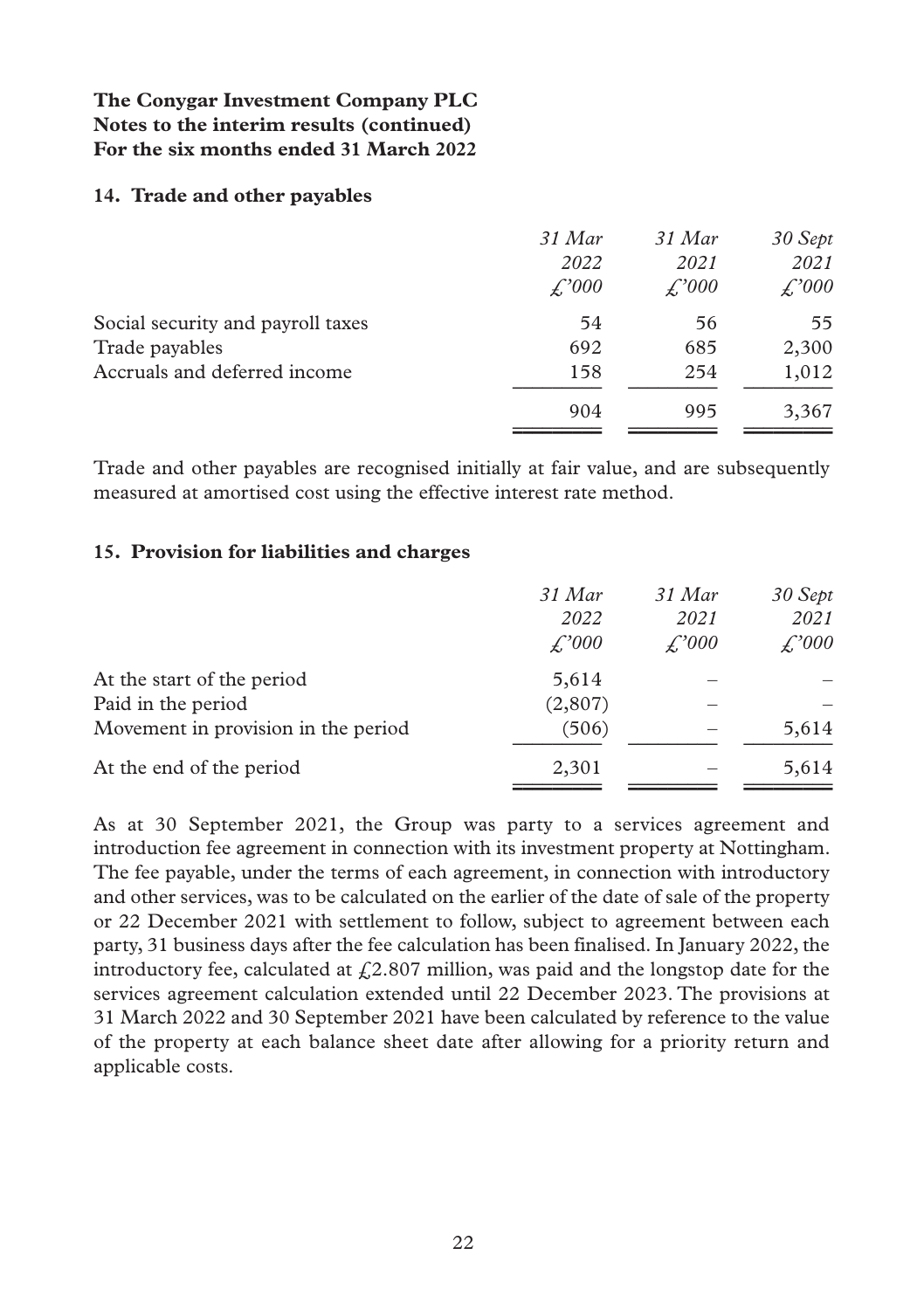#### **16. Share capital**

Number of shares:

| Six months ended |        | Year ended                                                           |
|------------------|--------|----------------------------------------------------------------------|
| 31 Mar           | 31 Mar | 30 Sept                                                              |
| 2022             | 2021   | 2021                                                                 |
| No.              | No.    | No.                                                                  |
|                  |        |                                                                      |
| 7,138,998        |        |                                                                      |
|                  |        | $- (1,092,000)$                                                      |
|                  |        |                                                                      |
|                  |        | 52,499,590 53,591,590 53,591,590<br>59,638,588 53,591,590 52,499,590 |

Nominal value of Ordinary shares of 5p each:

|                                 |              | Six months ended |              |
|---------------------------------|--------------|------------------|--------------|
|                                 | 31 Mar       | 31 Mar           | 30 Sept      |
|                                 | 2022         | 2021             | 2021         |
|                                 | $\angle 000$ | $\angle 000$     | $\angle 000$ |
| At the start of the period      | 2,625        | 2,680            | 2,680        |
| Placing of own shares           | 357          |                  |              |
| Cancellation of treasury shares |              |                  | (55)         |
| At the end of the period        | 2,982        | 2,680            | 2,625        |
|                                 |              |                  |              |

At the Company's Annual General Meeting held on 20 December 2021, resolutions were passed to enable the Company to complete the placing of 7,138,998 Ordinary shares of 5p each at a placing price of 150p per share. The premium received from each placing share over their 5p nominal value, net of fees paid in connection with the placing, resulted in  $f(10.16)$  million credit to the Company's share premium account.

At a General Meeting of the Company on 28 March 2022 a further resolution was passed to enable the cancellation of the share premium account, subject to approval of the Court, such that the amount cancelled can be credited to a distributable reserve. On 22 April 2022, an application was submitted to the Court to request the cancellation which is expected to be considered in late May 2022.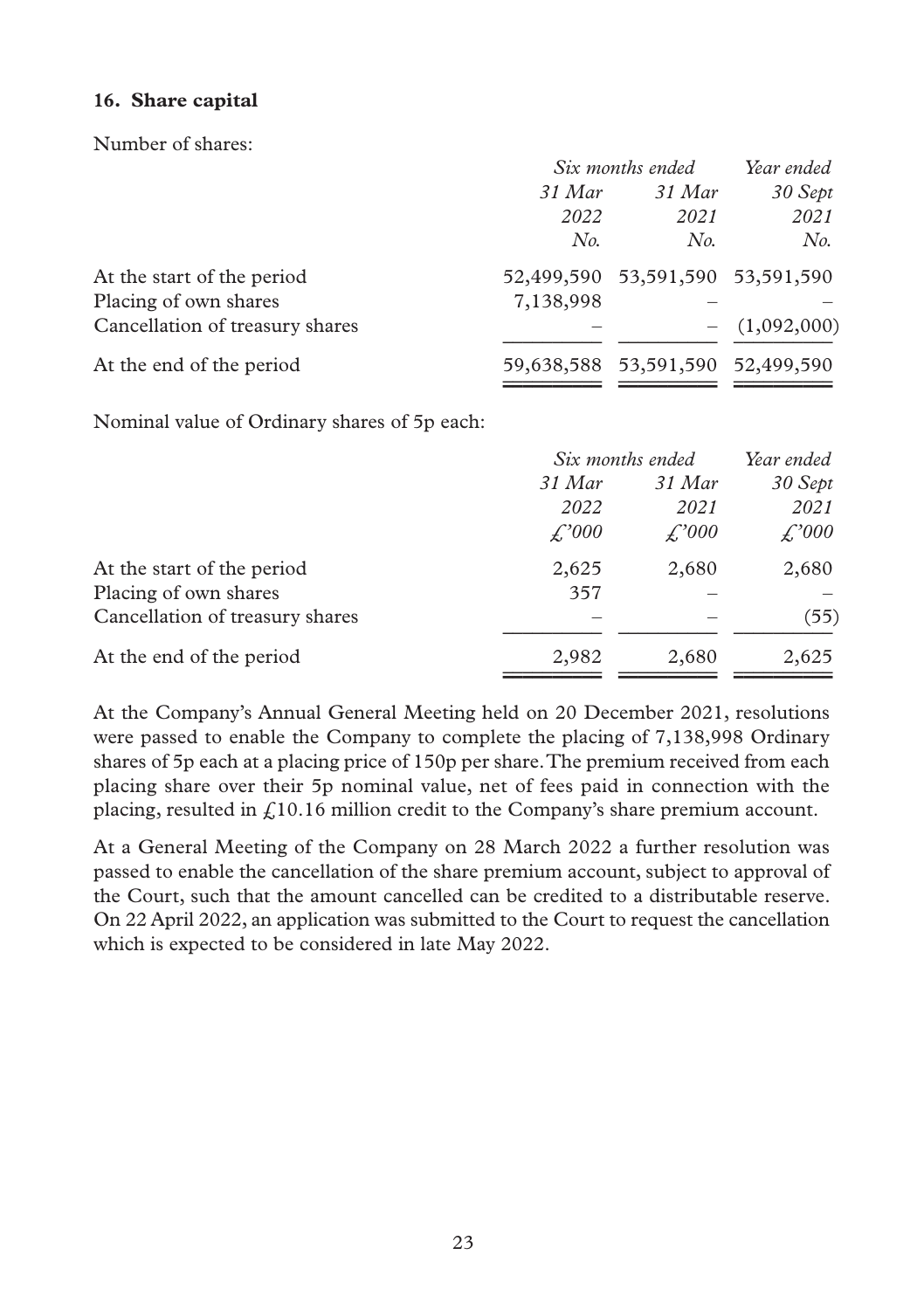#### **17. Net assets per share**

Net assets per share is calculated as the net assets of the Group divided by the number of shares in issue. There are no diluting or adjusting amounts for the reported periods.

|                      | $31$ Mar     | $31$ Mar                         | 30 Sept |
|----------------------|--------------|----------------------------------|---------|
|                      | 2022         | 2021                             | 2021    |
|                      | $\angle 000$ | $\angle 000$                     | £,'000  |
| Net assets           | 126,583      | 86,658                           | 114,141 |
|                      |              |                                  |         |
|                      | No.          | No.                              | No.     |
| Shares in issue      |              | 59,638,588 53,591,590 52,499,590 |         |
|                      |              |                                  |         |
| Net assets per share | 212.25p      | 163.97 <sub>p</sub>              | 217.41p |
|                      |              |                                  |         |

#### **18. Key management compensation**

Key management personnel have the authority and responsibility for planning, directing and controlling the activities of the Group and are considered to be the Directors of the Company. Amounts paid in respect of key management compensation were as follows:

|                              | Six months ended |              | Year ended          |
|------------------------------|------------------|--------------|---------------------|
|                              | 31 Mar           | 31 Mar       | 30 Sept             |
|                              | 2022             | 2021         | 2021                |
|                              | $\angle 000$     | $\angle 000$ | $\mathcal{L}^2 000$ |
| Short-term employee benefits | 518              | 430          | 929                 |
|                              |                  |              |                     |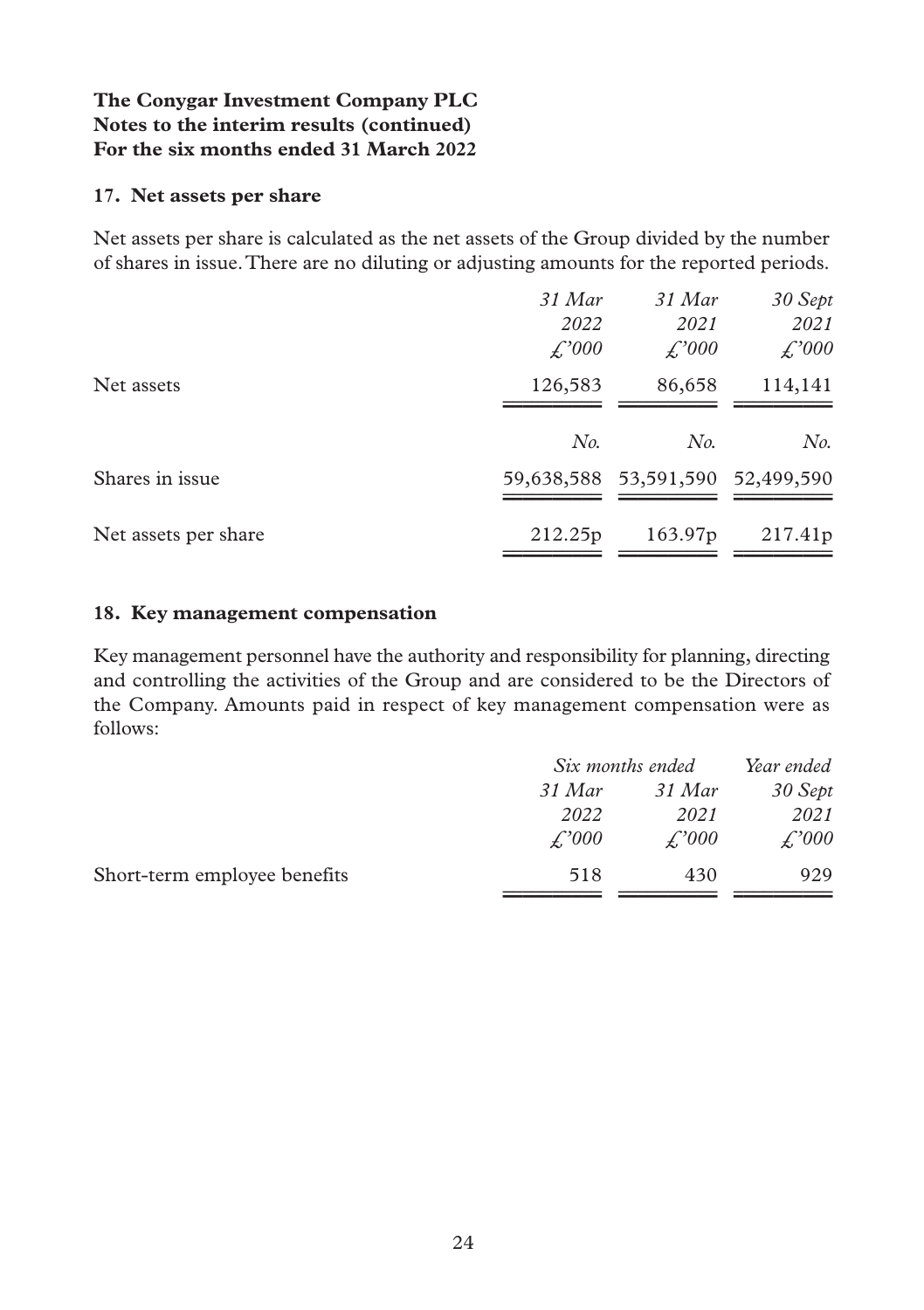#### **Independent Review Report to The Conygar Investment Company PLC**

## **Introduction**

We have been engaged by The Conygar Investment Company PLC ("the Company") to review the condensed set of financial statements in the half-yearly financial report for the six-month period ended 31 March 2022 which comprises the consolidated statement of comprehensive income, the consolidated statement of changes in equity, the consolidated balance sheet, the consolidated cash flow statement and the related notes. We have read the other information contained in the half-yearly financial report and considered whether it contains any apparent misstatements or material inconsistencies with the information in the condensed set of financial statements.

This report is made solely to the Company in accordance with the terms of our engagement to assist the Company in meeting the requirements of the AIM Rules. Our review has been undertaken so that we might state to the Company those matters we are required to state to it in this report and for no other purpose. To the fullest extent permitted by law, we do not accept or assume responsibility to anyone other than the Company for our review work, for this report, or for the conclusions we have reached.

## **Directors' Responsibilities**

The half-yearly financial report is the responsibility of, and has been approved by, the directors. The directors are responsible for preparing the half-yearly financial report in accordance with the AIM Rules.

As disclosed in note 2, the annual financial statements of the Company are prepared in accordance with UK-adopted International Accounting Standards. The condensed set of financial statements included in this half-yearly financial report has been prepared in accordance with UK-adopted International Accounting Standard 34 "Interim Financial Reporting".

## **Our Responsibility**

Our responsibility is to express to the Company a conclusion on the condensed set of financial statements in the half-yearly financial report based on our review.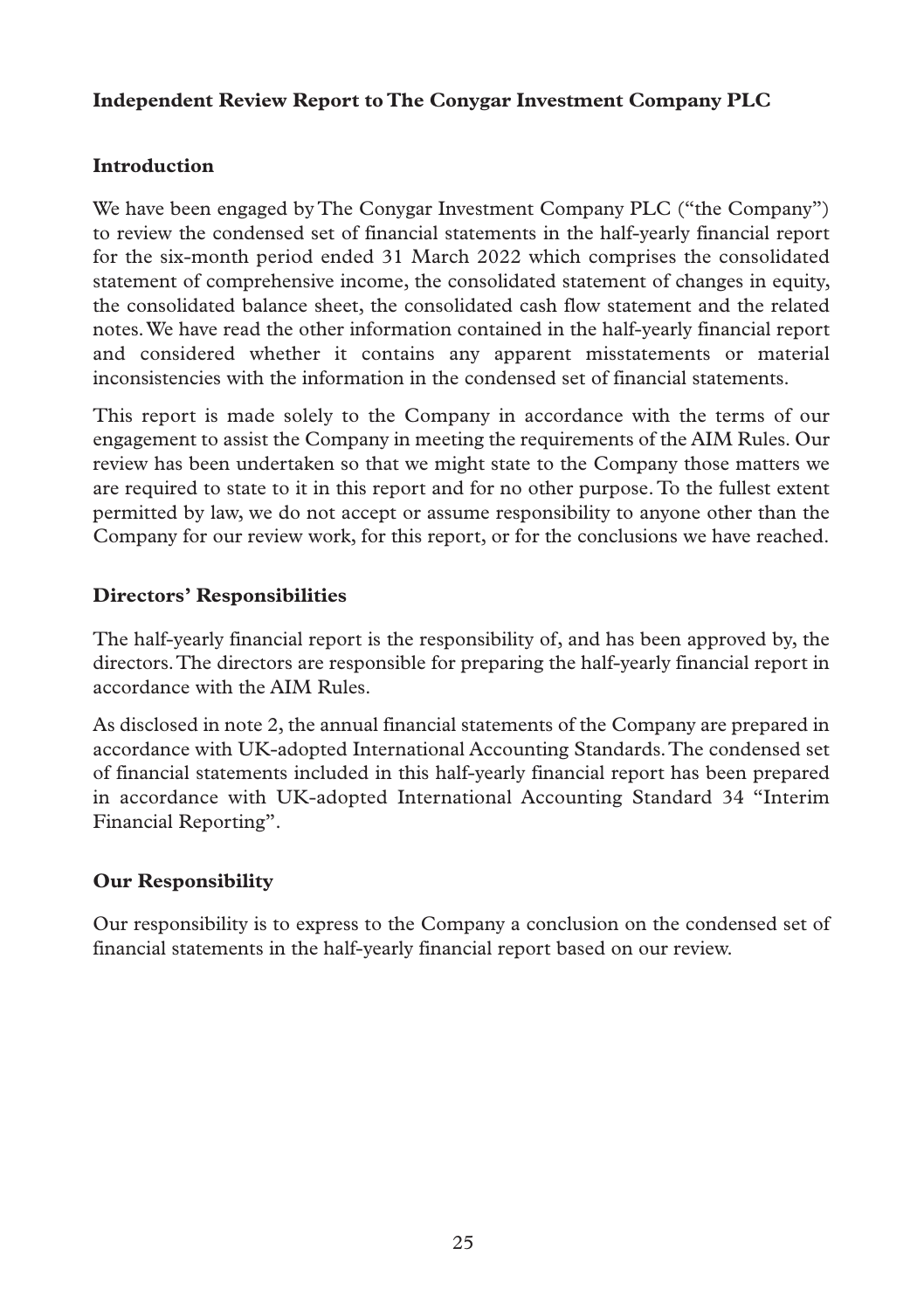#### **Scope of Review**

We conducted our review in accordance with International Standard on Review Engagements (UK) 2410, "Review of Interim Financial Information Performed by the Independent Auditor of the Entity". A review of interim financial information consists of making enquiries, primarily of persons responsible for financial and accounting matters, and applying analytical and other review procedures. A review is substantially less in scope than an audit conducted in accordance with International Standards on Auditing (UK) and consequently does not enable us to obtain assurance that we would become aware of all significant matters that might be identified in an audit. Accordingly, we do not express an audit opinion.

### **Conclusion**

Based on our review, nothing has come to our attention that causes us to believe that the condensed set of financial statements in the half-yearly financial report for the sixmonth period ended 31 March 2022 is not prepared, in all material aspects, in accordance with UK-adopted International Accounting Standard 34 and the AIM Rules.

**Saffery Champness LLP Chartered Accountants and Registered Auditors London 10 May 2022**

#### *Notes:*

- (a) The maintenance and integrity of The Conygar Investment Company PLC website is the responsibility of the Directors; the work carried out by the auditors does not involve consideration of these matters and, accordingly, the auditors accept no responsibility for any changes that may have occurred to the interim report since it was initially presented on the website.
- (b) Legislation in the United Kingdom governing the presentation and dissemination of financial information may differ from legislation in other jurisdictions.